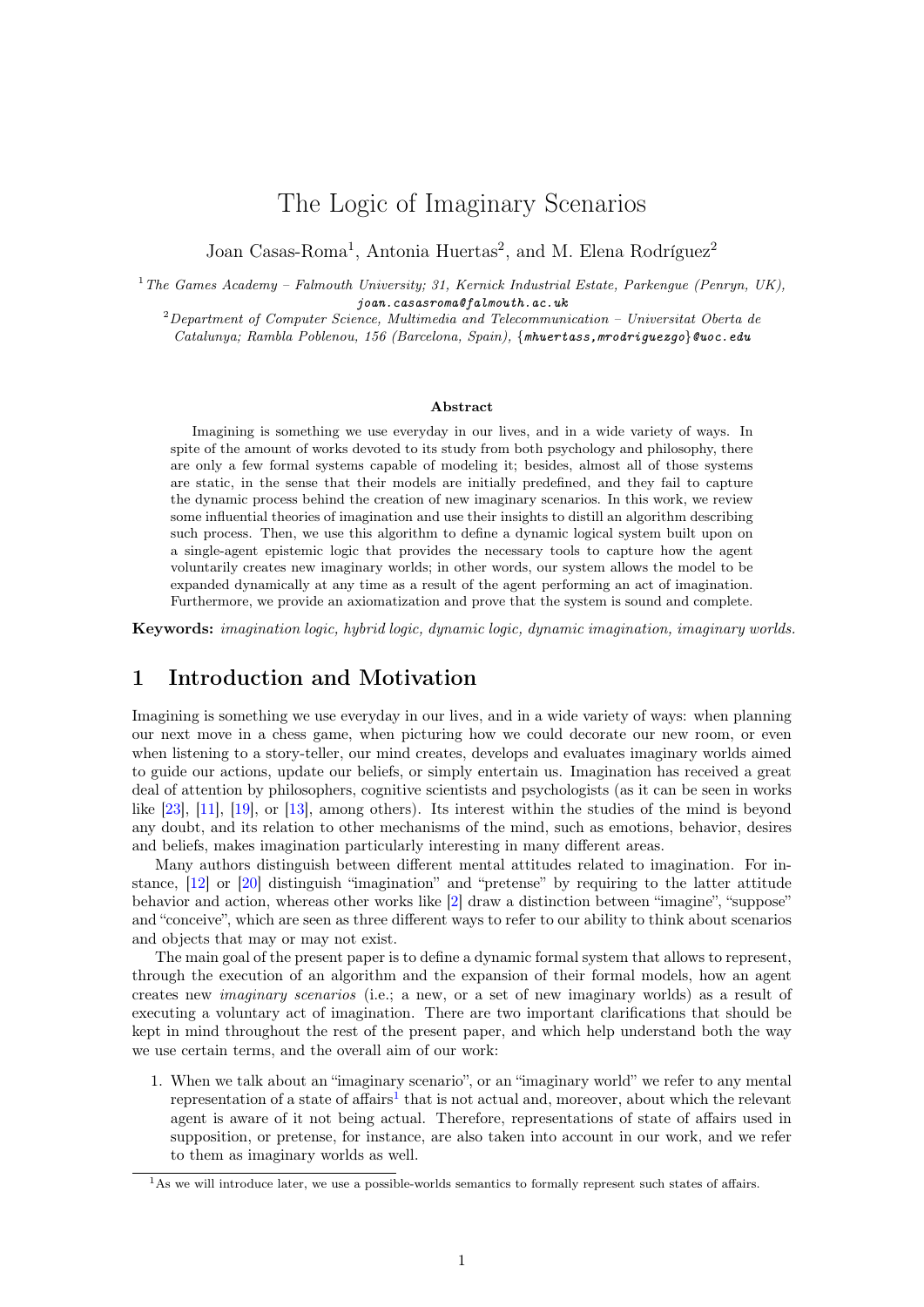2. Our main goal lies in providing a formal logical system that models how imaginary scenarios are created, but we do not consider, in our study, what happens when such worlds have been created, or why the agent is creating them, or what outcomes follow from the agent entertaining them[2](#page-1-0) . Therefore, we do not restrict ourselves to any particular kind of imagination act, like supposition, conception or pretense. As each and every one of these mental actions involve creating and elaborating representations of state of affairs that are not actual, we consider them all indistinctly. Therefore, we will be talking about "imagination" in a broad sense that includes all those more fine-grained kinds of imagination acts.

This paper is outlined as follows. We review some influential theories of imagination, existing logical systems and identify the structure of an algorithmic account of imagination acts in Section [2.](#page-1-1) In Section [3,](#page-5-0) we define the syntax, formal models, algorithm and semantics for the Logic of Imaginary Scenarios; furthermore, we provide an example that shows how out system works. Once the formal details are set, we provide an axiomatization for the logic and prove that it is sound and complete in Section [4.](#page-12-0) Last but not least, we provide a discussion in Section [5,](#page-18-0) and we we conclude and point towards some lines of future work in Section [6.](#page-20-0)

## <span id="page-1-1"></span>2 Distilling the Dynamics of Imagination

Our approach to a formal treatment of the dynamics of imagination is based, mainly, on the account given by Peter Langland-Hassan in [\[14\]](#page-22-5) about the processes involved in what he calls Guiding Chosen (GC) imaginings. The quasi-formal treatment of Langland-Hassan's work towards the processes of imagination makes it a good starting point for our interest in drawing bridges between the dynamics of imagination and formal systems. In addition, we also draw a structural comparison with other procedural theories of imaginary scenarios, such as Shaun Nichols and Stepehen Stich's cognitive theory of pretense [\[20\]](#page-22-4), or Timothy Williamson's work on voluntary and involuntary modes of imagination [\[25\]](#page-22-6).

Our main focus, with regards to imagination, is on voluntary imagination acts; in a nutshell, this kind of imagination acts are those that are willingly and consciously initiated by the agent via deciding to imagine such-and-such. Conversely, involuntary acts of imagination would be those in which an imagining spontaneously pops up into the mind of the agent without her intention of initiating it. Both our interest and the theories we review in the following paragraphs focus on this kind of imaginings.

Langland-Hassan's account involves the use of three distinct processes: the initial involvement of top-down intentions that initiate an imagining, the use of lateral constraints in the development of such imagining, and the cyclical involvement of top-down intentions that are used to add new premises during the imagining. The so-called top-down intentions are voluntary, conscious actions of the agent regarding what to imagine that define the content of the newly-created imagining. As soon as the initial content is set up, a set of lateral constrains encoding the algorithms, norms and rules specifying how the imagined scenario would likely unfold are used to elaborate on the details of what else would be the case, given the initial conditions. The author refers to the deviance objection to name those cases in which something that would not naturally follow from the scenario is still added into the imagining; in those cases, Langland-Hassan identifies in this a voluntary addition of new content that is clamped into the imagining. These additions are seen by the author as new top-down intentions that begin the cycle anew, and thus repeat the process of clamping some new conditions to the imagining, and then letting the lateral constrains unfold whatever would follow from them.

The previous theory follows up from the work from Nichols and Stich in [\[20\]](#page-22-4), and aims to cover some of its caveats. Structurally speaking, Nichols and Stich's theory is quite similar. The authors identify a first, voluntary addition of an initial premise into what they call the Possible-World Box as a way of setting up the initial conditions of a new imagining. After that, the Updater mechanism is responsible of pulling the agent's beliefs into the scenario to complement whatever has not been specified by the initial premise, as well as inferring what else would follow from that initial setting. Finally, the authors call for a *Script Elaborator* mechanism as being responsible for coming up with new premises that would not naturally follow from the imagining and adding them there.

Furthermore, Williamson's recent work on the two modes of imagination in [\[25\]](#page-22-6) shares a certain structural similarity with these two theories as well. The author also identifies what he calls a

<span id="page-1-0"></span> ${}^{2}$ In relation to  $[22]$ , we can say that our interest lies in *constructive imagining*.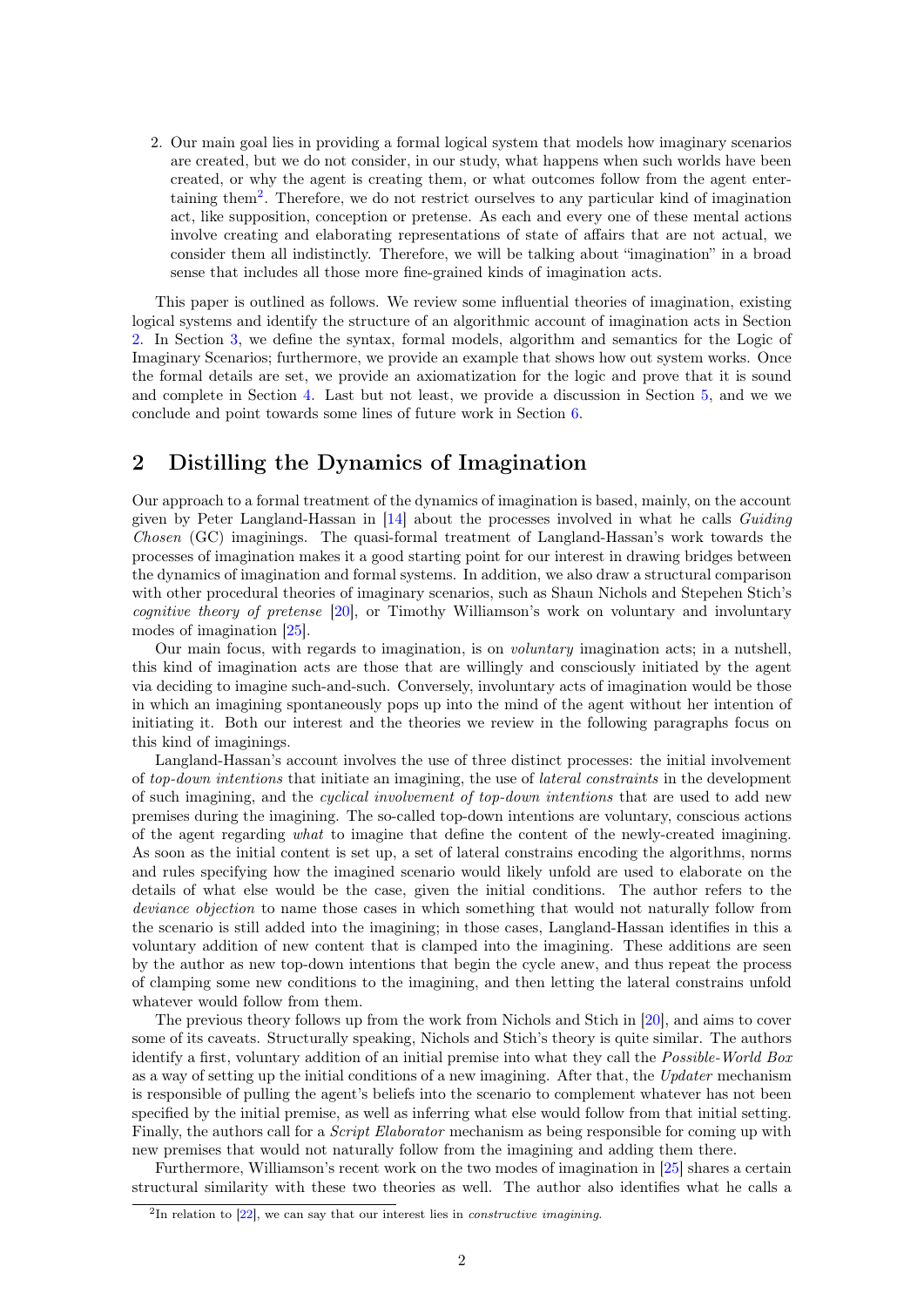voluntary mode of imagination in which the agent chooses and sets the initial conditions of an imagining, followed by an *involuntary* mode<sup>[3](#page-2-0)</sup> in which the agent's knowledge and beliefs about the real world unfold what else would be the case there, given those initial conditions. Because Williamson's work is focused on these two mechanisms, he does not provide an account of those new voluntary additions that the former theories identified.

When focusing on the procedural account of imagination acts given by these authors, it can be seen how, even though they use different names and may have some minor differences, they all identify a similar structure<sup>[4](#page-2-1)</sup> regarding how imaginary scenarios are created via a *voluntary* initiation, elaborated via a *reality-oriented development*, and new details added there via an *atypical* development. We summarize this structural similarity in Table [1,](#page-2-2) and we distill this shared structure to guide our dynamic formalization of imaginary scenarios throughout the rest of this work.

|                             | $Landand-Hassan$            | Nichols / Stich   | Williamson              |
|-----------------------------|-----------------------------|-------------------|-------------------------|
| <i>Voluntary initiation</i> | Top-down intentions         | Premises into PWB | Voluntary imagination   |
| Reality-oriented dev.       | Lateral constraints         | UpDater           | Involuntary imagination |
| Atypical development        | Cyclical top-down intention | Script Elaborator |                         |

<span id="page-2-2"></span>Table 1: A common underlying structure for the theories of imagination.

When considering formal systems, few authors have ventured into the uncharted seas of logic and imagination. David Lewis, in [\[15\]](#page-22-8) defines a logic to account for counterfactual reasoning by using a system of spheres and a modal operator that moves the evaluation point to counterfactual worlds. Later, in [\[21\]](#page-22-9), Niiniluoto formalizes imagination as a propositional attitude and discusses some of its properties. Costa-Leite, in [\[10\]](#page-21-2), goes one step beyond and formalizes the distinction between "imagination", "conception" and "possibility" through following the intuitions of Descartes and Hume. Wansing brings beliefs into the picture in [\[24\]](#page-22-10) and uses neighborhood semantics and STIT mechanics to account for agentive imagination. Through various works like [\[4\]](#page-21-3), [\[5\]](#page-21-4) and [\[6\]](#page-21-5), Berto formalizes conceivability in both a paraconsistent and a classical setting, and introduces the mechanics of "aboutness", which determines what is relevant for the agent to import conceiving an alternative world.

Even though these works highlight very interesting features of imagination, they all represent imagination in *static*, pre-determined scenarios, like snapshots of a specific moment. Although Wansing's approach goes one step beyond and takes into account the agentive character of imagination, it still works in predefined, tree-like structures: the agent can be seen as "choosing" what to imagine, indeed, but these choices are already contained in the initial model of the situation.

Our approach amends this and captures something that has been overlooked in previous works: imagination is, in essence, dynamic. When we imagine, we create and unfold worlds that are not real, but which nevertheless are governed by a certain set of rules or mechanisms, as identified by the previously mentioned theories of imagination. Even though in [\[9\]](#page-21-6) we define a formal system for the dynamics of imagination acts, our approach there focuses on dissecting a fine-grained account of what happens within an imagination act; in the present work, nevertheless, we consider an imagination act as a whole and represent it through a single step.

### 2.1 Distilling an Algorithm for Imagination

The main goal of the present work is to represent, using a dynamic formal system aided by an algorithm, how an agent creates new imaginary scenarios as a result of executing a voluntary act of imagination. Particularly, in this work we are not concerned with what results from an act of imagination (meaning its possible outcomes, or how such outcomes affect other mental attitudes such as beliefs), but rather with *how* this act of imagination is performed.

<span id="page-2-0"></span><sup>3</sup>Note that Williamson's theory distinguishes two modes involved in a voluntary act of imagination, in the sense we pointed out by the beginning of this section, and which is set and unfolded in two different phases. His use of the word "involuntary", nevertheless, still refers to a mechanism that belongs to an act of imagination that is willingly initiated by the agent.

<span id="page-2-1"></span><sup>4</sup>As we argue in [\[8\]](#page-21-7), an alternative interpretation of the former theories could potentially lead to a different set of dynamic mechanisms. However, in the present work we choose to stick to the original interpretation of those theories.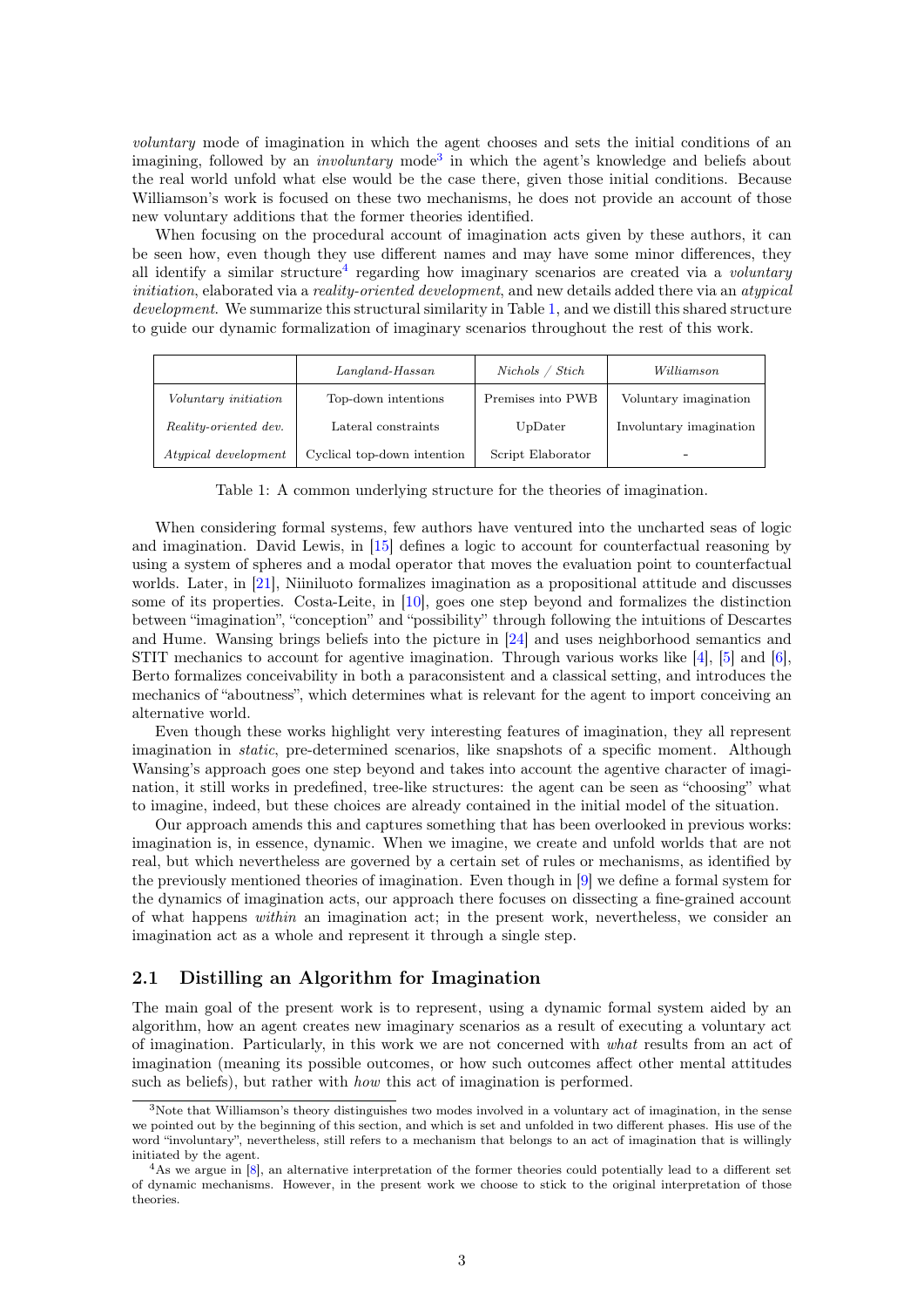In this first section, we discuss and sketch the intuitive mechanics of what we call the Imagina-tion Algorithm<sup>[5](#page-3-0)</sup>. This algorithm will then be captured in a formal way when defining the Logic of Imaginary Scenarios, and it will be the process governing how such imaginary scenarios are created and developed.

#### 2.1.1 Creating a New Imaginary Scenario

When an agent decides to perform an act of imagination, the overall algorithm governing such decision must start by finding a spot within the mind $6\%$  $6\%$  of the agent in where to create the imaginary scenario she is going to entertain.

The content of this new imaginary scenario must be defined, at the beginning, only by the initial premise used to create it. The reason why we require this to be the case follows from what Nichols and Stich define in their cognitive theory of pretense, as introduced in Section [2:](#page-1-1) the initial premise defining how an imaginary scenario should be has preference over anything else and, therefore, it is "clamped" into such scenario. This is done in order to be able to imagine anything<sup>[7](#page-3-2)</sup> that may differ from our knowledge or beliefs: if we could not clamp the initial premise characterizing an imaginary scenario, then any premise contradicting our beliefs would be instantly overridden when merged with them.

Figure [1](#page-3-3) represents what we require of this first mechanism: when executing an act of imagination, the first thing we must do is to create a new imaginary scenario in which we can clamp the initial premise  $\varphi$  that characterizes it.



<span id="page-3-3"></span>Figure 1: Creating a new imaginary scenario clamps the initial premise.

#### 2.1.2 Importing Knowledge and Beliefs

Once the new imaginary scenario has been created, and the initial premise has been clamped in it, it is time to elaborate on the details of the scenario that were not determined by this initial premise. As we have seen when reviewing the theories of imagination in Section [2,](#page-1-1) the way imaginings develop follow the same reasoning mechanisms used for our beliefs. This phenomenon accounts for what is known as "reality-oriented development". When integrating this mechanism into the overall algorithm, we must look into the agent's knowledge and beliefs while taking into account, nevertheless, that the initial premise should still be considered clamped, and so it must have priority over what the agent knows or believes in the real world; otherwise, we would risk losing up, precisely, what makes the imaginary scenario different from reality. In order to do so, the agent should consider her knowledge and beliefs about the real world and, if they do not contradict the premise clamped into the imaginary scenario, then import them into it.

Figure [2](#page-4-0) represents the way this mechanism works. Note how we draw this mechanism upon the previous Figure [1,](#page-3-3) in order to show how both mechanisms work together. In Figure [2,](#page-4-0) the circle on the left side contains what the agent knows and believes about the real world (in this case,  $\neg \varphi$ 

<span id="page-3-0"></span> $5$ The term "algorithm" may sound controversial, when referring to acts of imagination. The formation of imaginary scenarios is, arguably, one of the most creative actions an agent can engage in and, as such, aiming to fully capture this process using an algorithm can seem reductive. Our algorithm does not aim to comprehensibly capture all that imagination can potentially offer, but rather to capture how an act of imagination can be formally represented in a possible worlds model through the addition of new worlds that follow, when determining what their content should be, a certain set of algorithmic rules Our use of the term "algorithm" should be interpreted as directly related and dependent on the logical language and the formal models behind.

<span id="page-3-1"></span> $6$ Similarly to  $[20]$  (in page 121), we want to stress the fact that we use expressions like "finding a spot", or "place within the mind" without implying, nor defending the existence of any kind of separate, specific physical place within the agent's mind.

<span id="page-3-2"></span><sup>&</sup>lt;sup>7</sup>The phenomenon known as *imaginative resistance* states that there are certain things that we simply cannot imagine. Although we do not consider these cases here for the sake of simplicity, we refer to [\[18\]](#page-22-11) for more on this topic.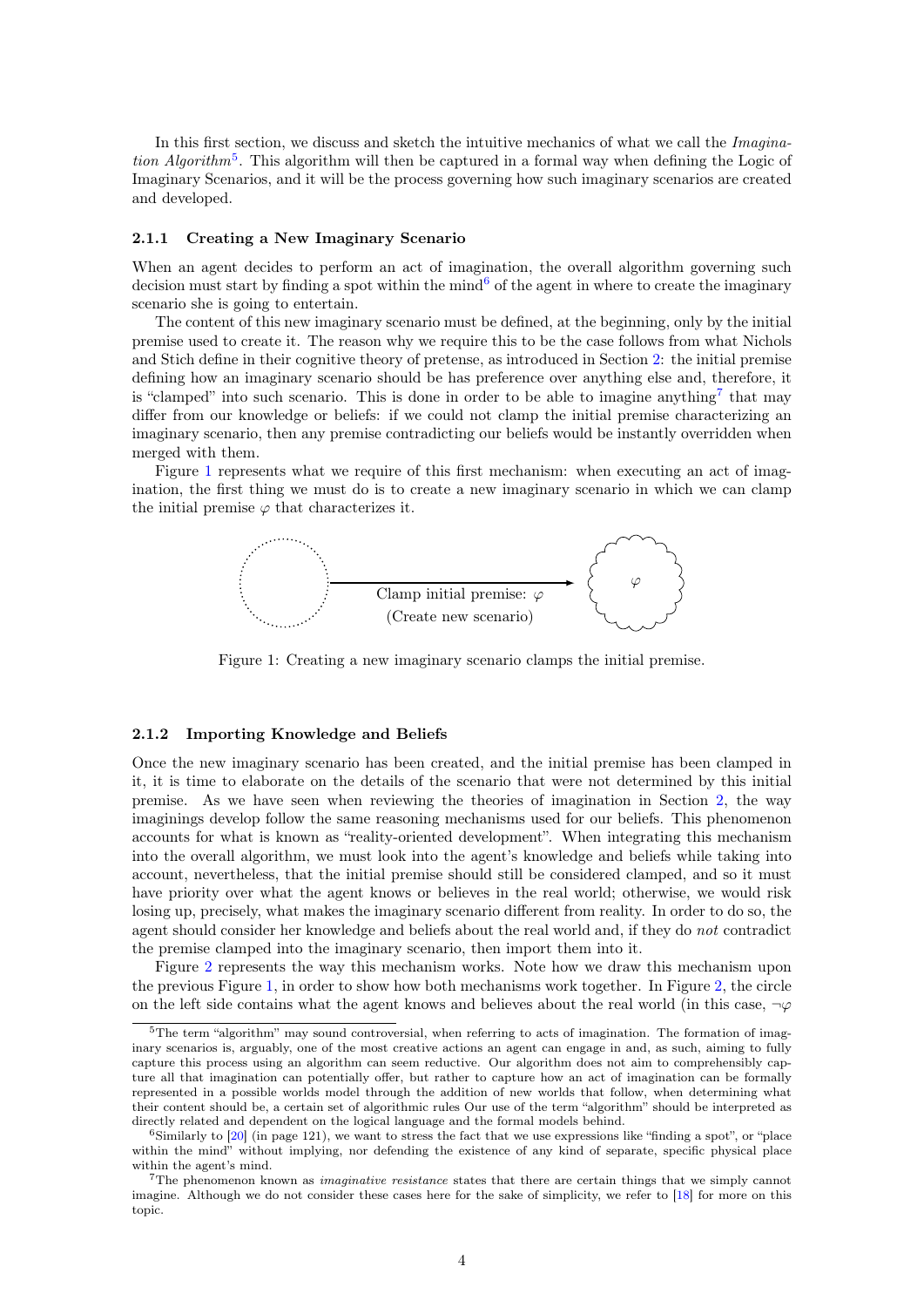and  $\psi$ , and possibly something else; note how, for the sake of simplicity, we omit the content of this world in Figure [1\)](#page-3-3); note how, when importing the agent's knowledge and beliefs, as  $\neg \varphi$  would contradict  $\varphi$  (which is the initial premise that was clamped into the imaginary scenario, and so it has preference), it is *not* imported.



<span id="page-4-0"></span>Figure 2: Import facts about the real world.

### 2.1.3 Adding New Premises

The last mechanism involved in an act of imagination is very similar to the first one; in fact, and as Langland-Hassan suggests in his theory (see Section [2\)](#page-1-1), this voluntary addition of new premises into the imagining can be seen as a cyclical process that begins anew the whole cycle. We follow Langland-Hassan in this mechanism, and thus treat this addition of new premises as a sort of new imagining-initiating mechanism.

However, this addition of new premise differs from the initial creation of the imaginary scenario in an important way; namely, the initial premise used to characterize a new imaginary scenario was clamped on a blank, brand-new imagining, whereas the new premise that must be added in this process should be clamped into an imagining which has been already characterized in a previous step, and also elaborated through importing the agent's knowledge and beliefs. The main difference, in this case, is that the agent's knowledge and beliefs will be imported from the imaginary world where the agent adds a new premise, instead of going back to the real world. As the agent is elaborating on the details of an imagining that can already differ from the real world in some ways, her knowledge and beliefs must refer now to that imagining. Besides, note how, in this case, a new premise may be in conflict with some previous premise used to define the imaginary scenario. Nevertheless, and following Nichols and Stich's theory, as soon as the process of importing knowledge and beliefs is over, the initial premises lose their "privileged status" of being clamped, and so they can be overriden when new premises come into play.

Figure [3](#page-5-1) includes this last mechanism upon the previous Figure [2,](#page-4-0) and thus represents the whole Imagination Algorithm. Concerning this last mechanism, note how the process of importing the agent's knowledge and beliefs is now based upon the previous imaginary world, rather than the real world that was used before.

### 2.1.4 Wrapping Up the Imagination Algorithm

The previous sections provide insights about the different mechanisms that take part in an execution of the Imagination Algorithm. Figure [3,](#page-5-1) specifically, represents the whole cycle of executing the Imagination Algorithm. In fact, it represents more than that, as the addition of a new premise into an already existing imaginary scenario begins the process anew, and so corresponds to a new call to the algorithm.

Therefore, and by taking into account how we understand the voluntary additions discussed in the previous section, we intuitively define an execution of the Imagination Algorithm as follows:

- 1. The execution requires an initial premise  $\varphi$  characterizing the initial scenario, and a *world* of reference upon which the agent bases her imagining.
- 2. The algorithm creates a new imaginary world and clamps  $\varphi$  into it.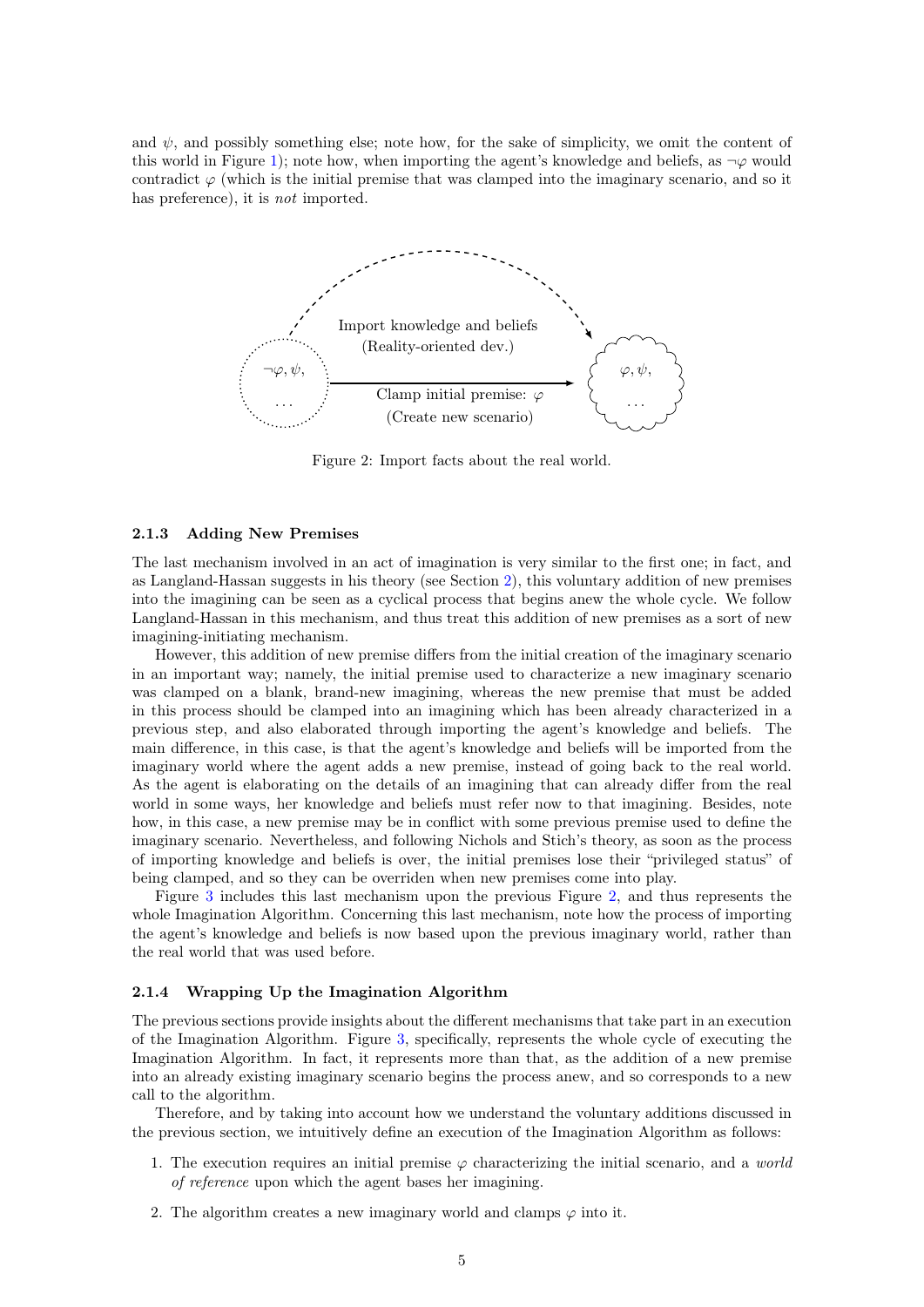

<span id="page-5-1"></span>Figure 3: The full Imagination Algorithm.

- 3. The algorithm goes over what the agent knows or beliefs in the world of reference, and, if it does not contradict  $\varphi$ , imports it into the imaginary world.
- 4. The imaginary world is related to the world of reference through an act of imagination executed by the agent, with initial premise  $\varphi$ .

Note how, by introducing the notion of "world of reference", we already account for both those acts of imagination used to create a new imaginary world (and thus the ones that take the real world as the world of reference), but also for those acts of imagination used to add new premises into an already existing imaginary world (in which case, the world of reference is not the real world, but also an imaginary one).

Figure [4](#page-6-0) highlights, using the same example as the one depicted in Figure [3,](#page-5-1) the two different acts of imagination that take place in there: the one used to create a new imaginary world from scratch by using an initial premise  $\varphi$  (and importing the agent's knowledge and beliefs from the real world), and the one used to add a new premise  $\gamma$  into an imaginary world that already exists (importing knowledge and beliefs from that imaginary world, in this case). For the sake of readability, we omit the labels explaining the relations.

## <span id="page-5-0"></span>3 The Logic of Imaginary Scenarios

In this section, we introduce all the formal details needed to define the Logic of Imaginary Scenarios, including a formal definition of the Imagination Algorithm, which defines how new imaginary worlds are created and elaborated in the formal models of our logic, and according to the insights gained from the previously reviewed theories of imagination.

## 3.1 Syntax

As imagination is related to other mental attitudes, we want to define our system upon a logic already able to handle, at least, some of those mental attitudes; however, we also want to build our proposal step by step, and without being overwhelmed by technical difficulties inherited from the background system used. Therefore, we build our proposal upon a single-agent epistemic logic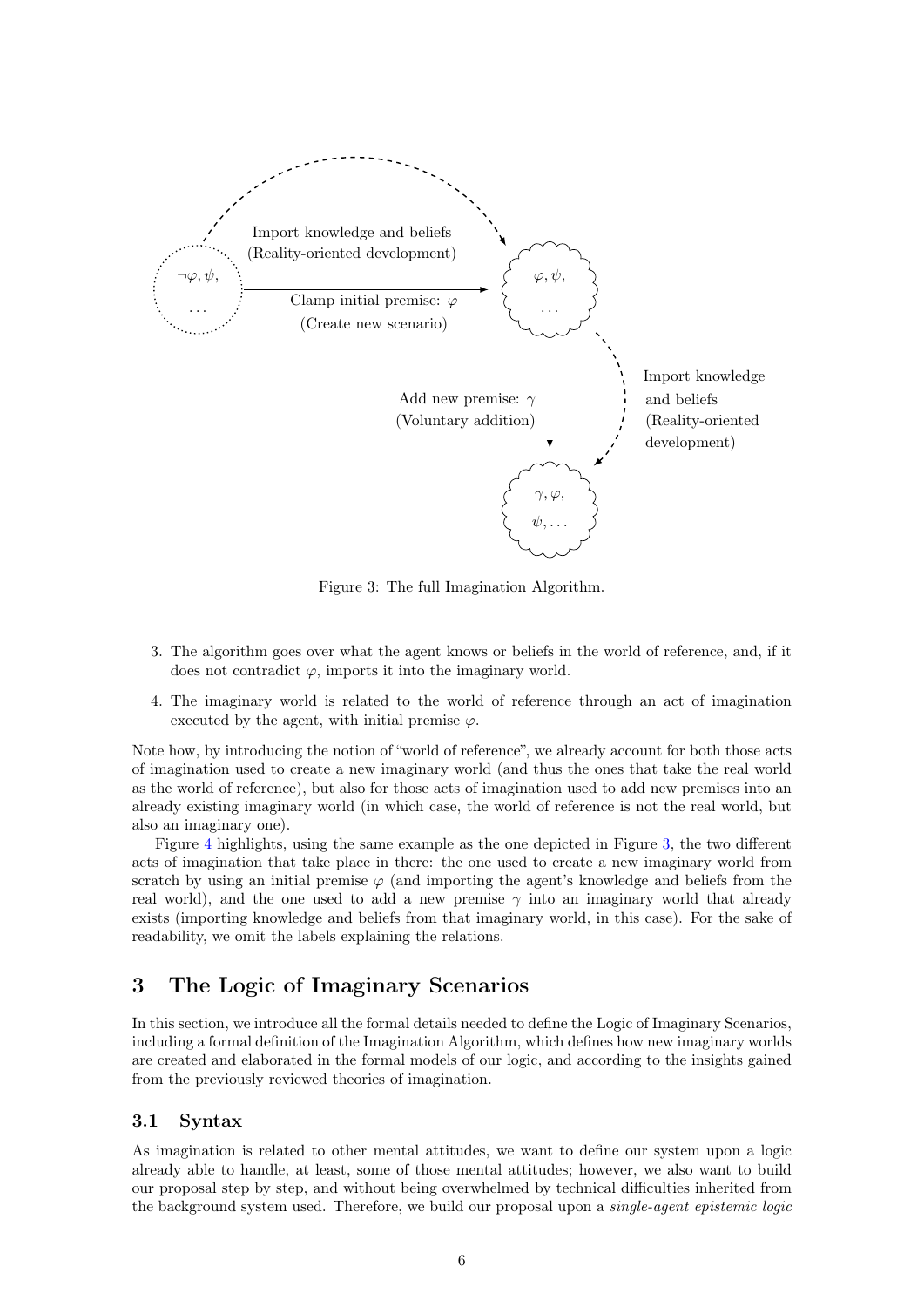

<span id="page-6-0"></span>Figure 4: Two different executions of the Imagination Algorithm.

(see [\[17\]](#page-22-12) for a comprehensive guide on epistemic and doxastic logics). Furthermore, we also add some features of hybrid logic (introduced in [\[7\]](#page-21-8), for instance) into our initial mix.

It is worth noting that, while presenting the language and semantics of our logic, there will be some elements which we will need to mention before introducing: this is because the language, the models and the dynamic part of our proposal (handled by the Imagination Algorithm) are closely related between them. However, we will try to give an intuitive understanding of each notion before formally defining it.

The language of the Logic of Imaginary Scenarios is formed by a countably infinite set of atomic propositions, called ATOM, and represented by the lowercase letters  $p, q, r \ldots p_1, p_2 \ldots;$ besides, there is a countably infinite set of nominals (taken from hybrid logic), represented by the lowercase letters  $i, j, k \ldots i_1, i_2 \ldots$  and called NOM.

We use the standard propositional connectives  $\neg, \wedge, \vee, \rightarrow$  (standing for "negation", "conjunction", "disjunction" and "material implication", respectively); besides, we include the unary "knowledge" operator K, taken from epistemic logic, and the unary "at" operator  $\Phi$  taken from hybrid logic. Furthermore, we also introduce two new operators: a dynamic unary operator Img $(\delta)$  called "dynamic imagination" and an unary modal operator  $\langle I(\delta)\rangle$  called "static imagination"; both operators are signed with a formula  $\delta$  of a special kind —which we introduce in the following lines.

We use bracket symbols  $( , [ , ), ]$  as usual, and usually omit them when the context is clear. Now, the well-formed formulas of the language are defined recursively:

$$
i | p | \neg \varphi | \varphi \wedge \psi | \varphi \vee \psi | \varphi \rightarrow \psi | K \varphi | @_{i} \varphi | Img(\delta) | \langle I(\delta) \rangle \varphi
$$

where  $i \in \text{NOM}$ ,  $p \in \text{ATOM}$ ,  $\{\varphi, \psi\} \subseteq \text{FORM}$  and  $\delta \in \text{FORM}^*$ . We recursively define the subset of formulas  $\text{FORM}^* \subset \text{FORM}$  as follows:

$$
p | \neg \varphi | \varphi \wedge \psi | \varphi \vee \psi | \varphi \rightarrow \psi
$$

where  $p \in ATOM$  and  $\varphi$  either in ATOM or in FORM<sup>\*</sup>. That is: FORM<sup>\*</sup> is the propositional fragment of FORM. From now on, we use variables  $\delta, \gamma, \ldots$  to refer to elements of FORM<sup>\*</sup>, in order to distinguish them from formulas belonging to FORM.

We also introduce two symbols  $\top, \bot$  to refer to *truth* and *falsity*, respectively, and we define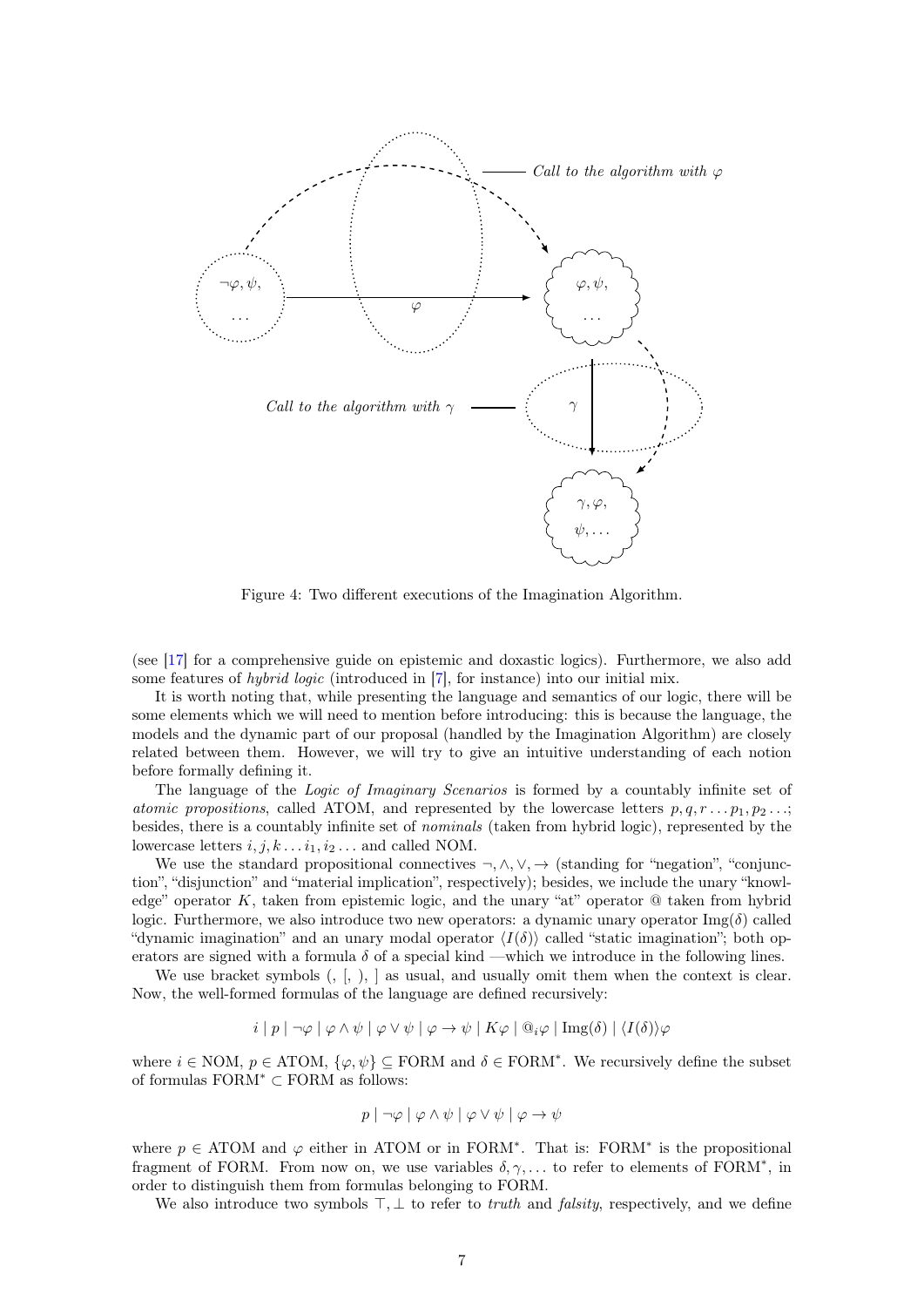them as follows (for  $p \in \text{ATOM}$ ):

$$
\top := p \lor \neg p
$$

$$
\bot := p \land \neg p
$$

The intuitive, informal reading of  $\text{Img}(\delta)$  would be "the agent creates an imaginary scenario using premise  $\delta$ ", whereas  $\langle I(\delta)\rangle\varphi$  stands for "in an imaginary scenario initiated by premise  $\delta$ , it is the case that  $\varphi$ ".

Following the intuitions of the theories previously reviewed in Section [2,](#page-1-1) the dynamic operator  $\text{Im}(s)$  is responsible for calling the Imagination Algorithm: in particular, it captures the fact that the agent decides to initiate an imaginary scenario characterized by an initial premise  $\delta$ . We provide the formal definition of such algorithm in Section [3.3.](#page-8-0) Regarding the static operator  $\langle I(\delta)\rangle$ . note how it corresponds to a sort of static evaluation of an act of imagination that has *already* been performed: in this sense, this operator does not aim to represent any of the mechanisms involved when performing an act of imagination, but rather to evaluate an imaginary scenario, once it has already been created.

It is worth noting that, although at this stage we build our proposal upon an existing logic, we want to keep this underlying system as simple as possible: as a consequence, we do not have an explicit representation of *beliefs* in our logic. Therefore, we define a derived operator  $M$  to represent a weak form of belief, and we interpret it as being complementary to knowledge:

$$
M\varphi := \neg K \neg \varphi
$$

Intuitively, if the agent does not know  $\neg \varphi$ , then it is because she considers that  $\varphi$  could be the case as well: therefore, we could say that the agent believes  $\varphi$  (understanding this notion of "believing" as considering it possible to be the case, as far as the agent knows). Although this is a rather simplified account of beliefs, it will allow us to concentrate, at this stage, on capturing the dynamics of imagination acts.

### <span id="page-7-0"></span>3.2 The Models for Imaginary Scenarios

Similarly to what we do with the language of our logic, we build our models upon a standard model of single-agent epistemic logic, plus the elements introduced by hybrid logic. We take this model as basic, and we add a new accessibility relation upon it in order to account for imagination acts.

It is worth stressing the fact that, unlike most logic systems that represent static scenarios, our models are intended to represent the change involved in performing an act of imagination; therefore, they are dynamic by definition.

Typically, our models will be initially defined as being single-agent epistemic models, without any act of imagination represented in them yet. The interest of our proposal is, precisely, to allow for these acts of imagination to "happen" within our model, thus expanding it as a consequence. Therefore, we require every element of the relation  $R_{Img}$  (introduced in the following lines, and representing an act of imagination) to be created by explicitly following our Imagination Algorithm (formally defined in Section [3.3\)](#page-8-0), thus ensuring that both the accessibility relation, and the imaginary worlds created by the algorithm, fulfill the conditions imposed by the way the algorithm behaves.

**Definition 3.1.** A Model for Imaginary Scenarios is a structure  $\mathcal{M} = \langle W, R_K, R_{Imq}, V, N \rangle$  formed by the following elements (aside from  $R_{Imq}$ , they are all taken from single-agent epistemic logic and hybrid logic):

- W is a non-empty set of elements called possible-worlds or states of affairs. We use the lowercase letters  $w, v, u, \ldots w_1, w_2, \ldots$  to refer to elements of W. Among these possible worlds, we distinguish a special subset of "empty worlds"  $W^{\emptyset} \subseteq W$ , which are required to fulfill certain conditions stated after this definition, and which we require to have an infinite number of them.
- $R_K \subseteq W \times W$  is a binary relation over elements of W called the indistinguishability relation, and which we require to be reflexive, transitive and symmetric (due to restrictions typically imposed to knowledge: see  $\lfloor 17 \rfloor$ , for instance). Intuitively, this relation establishes which possible worlds the agent thinks that can be the actual case, as far as she knows. We use pairs of the form  $(w, v), (v, u), \ldots$  to refer to elements of  $R_K$ .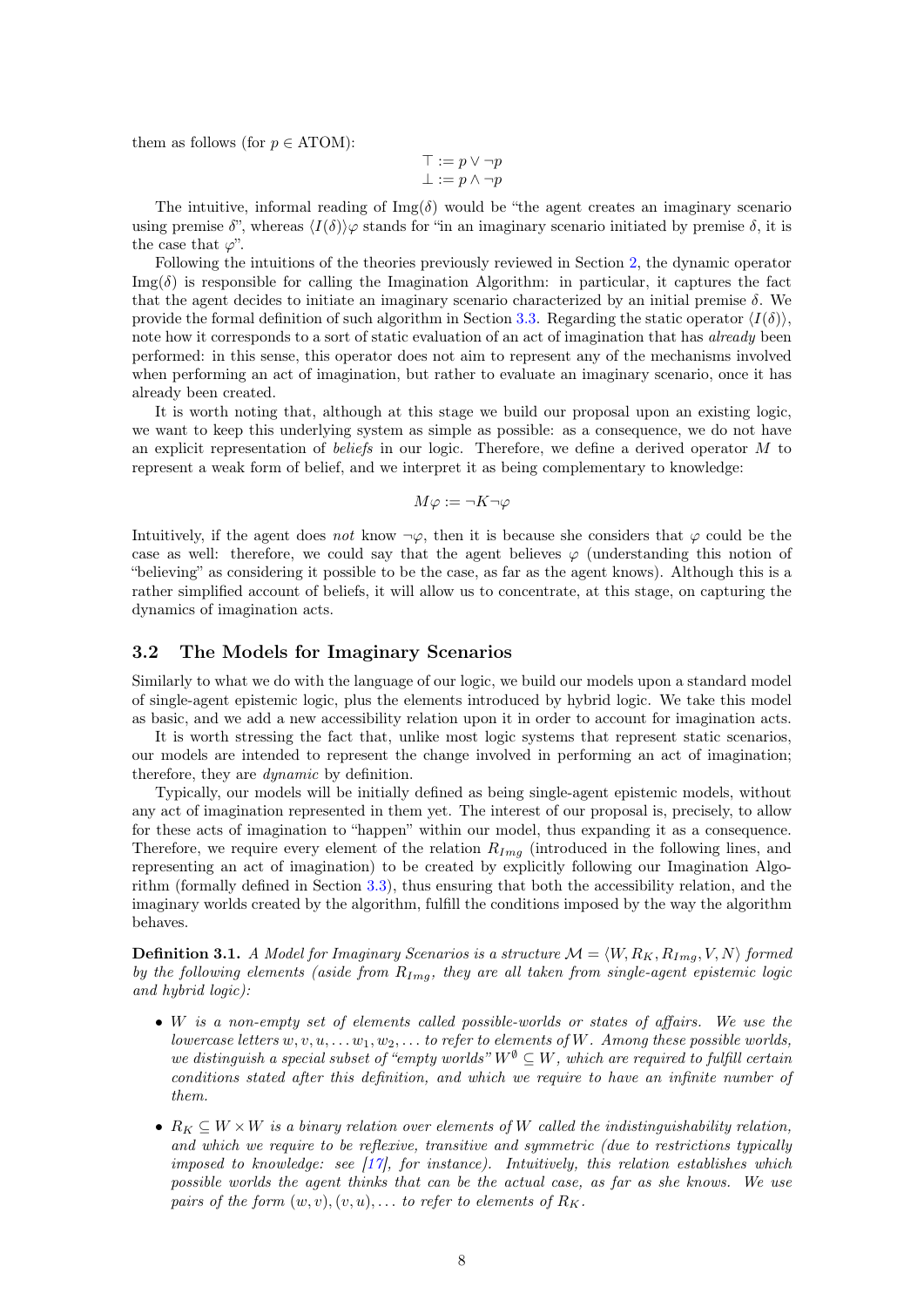- $R_{Img} \subseteq W \times W \times FORM^*$  is a ternary relation called the imagination relation. Intuitively, an element  $(w, v, \delta)$  captures how, by performing an act of imagination "with content  $\delta$ , and by taking w as the world of reference (in terms of being the possible world the agent considers to represent the actual case), an imaginary world v is created. We use triplets of the form  $(w, v, \delta), (u, z, \gamma), \ldots$  to refer to elements of  $R_{Imq}$ .
- $V : ATOM \rightarrow \mathcal{P}(W)$  is a function from atomic formulas of the language to subsets of the power set of W, called the valuation function. Intuitively, it keeps track of which atomic formulas are true at which subset of possible worlds.
- $N: NOM \to W$  is an exhaustive function setting, for each element of NOM, a unique possible world in W. Intuitively, this function sets which nominal is used to "name" each world.

Among the set W of possible worlds, we have a subset  $W^{\emptyset}$  of *empty worlds*, which are those possible worlds that do *not* appear in neither  $R_K$ ,  $R_{Img}$  nor V; that is, those worlds  $\{w \in$  $W^{\emptyset} \mid (w, v) \notin R_K$  and  $(v, w) \notin R_K$  and  $(w, v, \delta) \notin R_{Img}$  and  $(v, w, \delta) \notin R_{Img}$  and  $w \notin V(p)$ , for any world  $v \in W$ , any formula  $\delta \in \text{FORM}^*$  and any atom  $p \in \text{ATOM}$ . Intuitively, empty worlds already exist in the model, but they do not represent any particular state of affairs, nor they are accessible through any accessibility relation. They do, however, have a certain nominal associated, even if they are not relevant at this point. As we will see in Section [3.3,](#page-8-0) these empty worlds will be used to represent new imaginary worlds after the agent performs an act of imagination.

By the way imaginary worlds are created by the Imagination Algorithm, a Model for Imaginary Scenarios represents different "clusters" of possible worlds; later on, after providing a formal definition of the algorithm in Section [3.3,](#page-8-0) we present a detailed example that shows how the system works.

## <span id="page-8-0"></span>3.3 The Imagination Algorithm

From now on, we use the term ImgAlg as a way of referring to the formal Imagination Algorithm defined within the Logic of Imaginary Scenarios. We have said that an execution of the algorithm requires an initial premise, and a world of reference: we will refer to the initial premise as  $\delta$  (a formula in FORM<sup>\*</sup>), and to the world of reference as  $w^R$ . Therefore, a call to the algorithm is expressed as follows:

 $\text{ImgAlg}(\delta, w^R)$ 

We already know, at an intuitive level, what the role of  $\delta$  is. When translating its role into the formal approach,  $\delta$  is a formula that must hold (i.e.; it must be "clamped") at the imaginary world created by the corresponding imagination act. In other words,  $\delta$  must be used to determine the atomic valuation of the worlds that will be created by the execution of  $\text{ImgAlg}(\delta, w^R)$ , as it is precisely the atomic valuation of the resulting world which will determine whether  $\delta$  holds in  $there$ <sup>[8](#page-8-1)</sup>.

There is still one further notion that we need to introduce. During an execution of the ImgAlg upon the model for imaginary scenarios  $M$ , the model gets expanded: this is, precisely, what we want to capture by understanding an act of imagination as an action that creates new imaginary worlds. Therefore, during the process of executing the ImgAlg upon a model  $M$  at the world of reference  $w^R$ , we end up having more possible worlds and more accessibility relations than we had just before executing the algorithm. In order to refer to the new model we introduce one further concept: the *expanded model* of M, to which we refer to as  $\mathcal{M}^+$ . Thus, from now on, we may refer to either the whole expanded model  $\mathcal{M}^+$ , or to any of its elements as follows:

<span id="page-8-1"></span><sup>&</sup>lt;sup>8</sup>Note that we restrict  $\delta$  to belong to the propositional fragment of the language, and so we do not allow  $\delta$  to include any kind of modal or hybrid expression. Regarding the restriction on modal operators, it is due to a lack of expressive power of our language. If we wanted to allow our agent to imagine that her knowledge is somehow different, our algorithm would need to create not just a new imaginary scenario, but rather a whole relational structure formed by different imaginary worlds aimed to represent how the agent imagines her knowledge would be. However, if we wanted to do so, we would need to be able to quantify over nominals, and we want to keep our initial setting simple: adding quantification involves a series of technical difficulties which we will leave for an extended version of the present system. Regarding the restriction imposed on hybrid operators, it is due to philosophical reasons. It does not seem to make sense for an agent to imagine something about a specific, already made and defined world. The agent must indeed take one world as the "world of reference" for her imaginings, but she cannot imagine that that specific world changes; rather, she must create a new imaginary world which, although being based on that one, will still be different.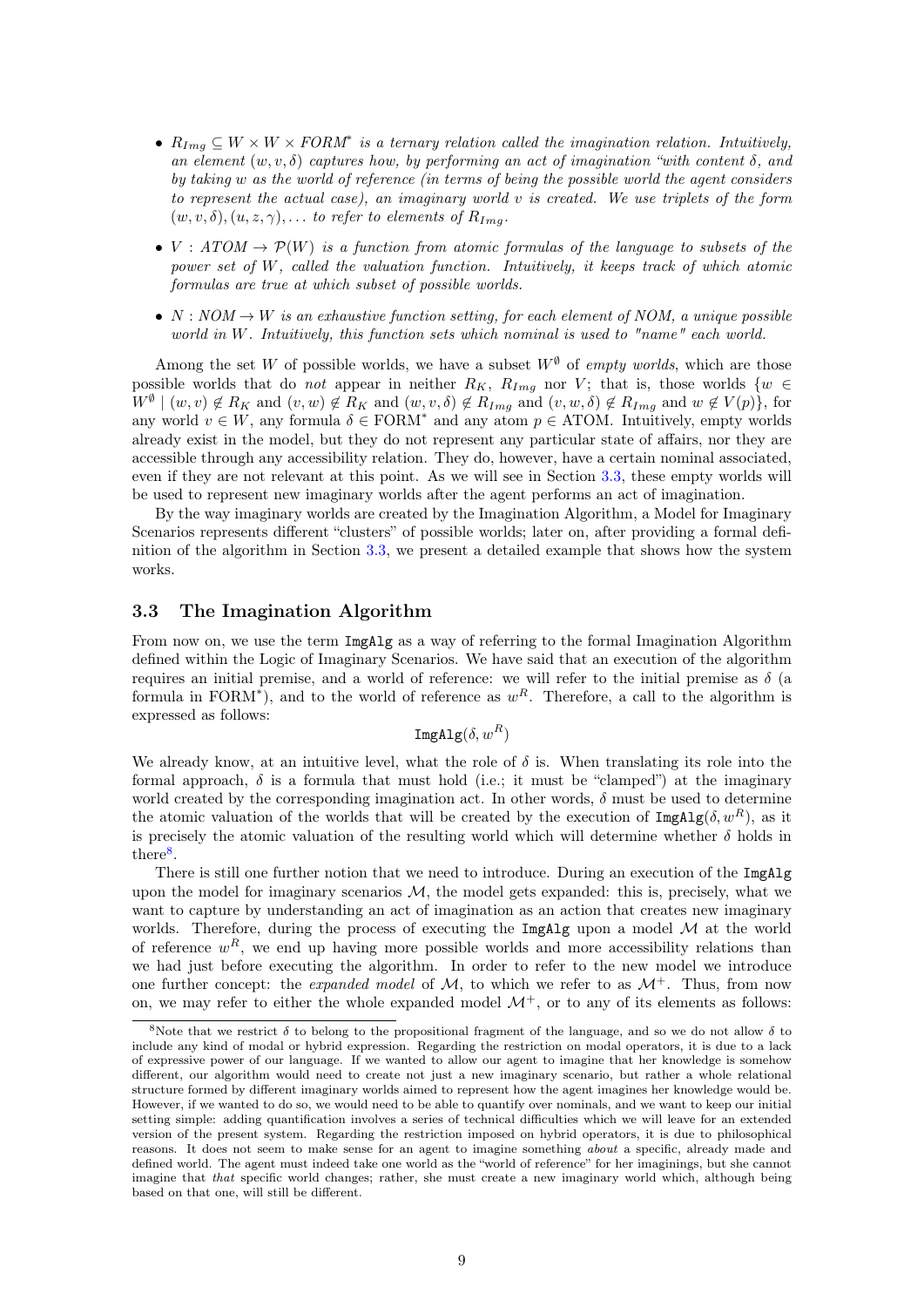$\mathcal{M}^+ = \langle W, R_K^+, R_{Img}^+, V^+, N \rangle$ . We provide the formal definition of each of these expanded elements in the following paragraphs.

Now, the following steps define how the ImgAlg works, with respect to a Model for Imaginary Scenarios M, a formula  $\delta \in \text{FORM}^*$  and a possible world of reference  $w^R \in W$ :

- 1. The algorithm ImgAlg starts by being called with arguments  $\delta$  and  $w^R$ . If formula  $\delta$  is contradictory, the execution of the ImgAlg ends at this point<sup>[9](#page-9-0)</sup>.
- 2. In order to handle the formula in an efficient way, we compute the *Disjunctive Normal Form*<sup>[10](#page-9-1)</sup> (DNF from now on) of  $\delta$ , to which we refer as  $DNF(\delta) := \delta_1 \vee ... \vee \delta_n$ .
- 3. The ImgAlg must "create" a new imaginary world<sup>[11](#page-9-2)</sup> for each possible alternative satisfying formula δ. Therefore, and recalling that  $DNF(\delta) = \delta_1 \vee ... \vee \delta_n$ , the ImgAlg must locate n empty worlds in  $W^{\emptyset}$ , to which we will refer as  $w_1, \ldots, w_n$ .
- 4. Once the new possible imaginary worlds have been selected, the ImgAlg must create new imaginary relations expressing that, when imagining formula  $\delta$  at the world of reference  $w^R$ , the agent can access the new imaginary worlds  $w_1, \ldots, w_n$ . This defines the *expanded set of* imaginary relations as follows:

$$
R_{Img}^+ = R_{Img} \cup \left( \bigcup_{i=1...n} \{ (w^R, w_i, \delta) \} \right)
$$

5. As any of the new imaginary possible worlds satisfies what the agent is imagining (specifically, δ), they should all be epistemic alternatives to the other imaginary worlds considered in this execution of the ImgAlg; in other words, the agent must consider them all as a possible way of representing an imaginary world satisfying  $\delta$ . This defines the *expanded set of epistemic* indistinguishability relations as follows:

$$
R_K^+ = R_K \cup \Big( \bigcup_{\substack{i=1...n\\j=1...n}} \{(w_i, w_j)\}\Big)
$$

As a consequence,  $W^{\emptyset}$  is updated as  $W^{\emptyset+} = W^{\emptyset} - \{w_1, \ldots, w_n\}.$ 

- 6. Let  $k_1, \ldots, k_n$  the nominals corresponding to  $w_1, \ldots, w_n$  with function N.
- 7. Last but not least, the ImgAlg must expand the valuation function to account for the atomic propositions holding at the new imaginary possible worlds. In order to do so, the algorithm must account for both the literals that appear in each  $\delta_i$ , and also for the atoms that are true in the world of reference  $w<sup>R</sup>$  and which should be imported to the new imaginary worlds, provided they do not appear in  $\delta$ ; this is so because any atom appearing in  $\delta$  has preference over the atoms of the world of reference (the agent "clamps" the initial premise into the imaginary worlds). Therefore, the definition of the expanded valuation function involves two different phases:
	- (a) Firstly, the ImgAlg must set the new valuation functions according to the atoms p appearing in  $\delta_i$ , for each new imaginary possible world  $w_i$ :

$$
V_1^+(p) = V(p) \cup \left(\bigcup_i \{w_i \mid p \in PL(\delta_i)\}\right)
$$

Where  $PL(\delta_i)$  stand for the set of all the positive literals appearing in  $\delta_i$ .

<span id="page-9-0"></span><sup>&</sup>lt;sup>9</sup>As ImgAlg is executed on a model M, in case  $\delta$  is contradictory the algorithm does not expand M in any way; therefore, we can consider that, in that case, the algorithm returns  $\mathcal{M}^+ = \mathcal{M}$ .

<span id="page-9-1"></span> $10$ For a more comprehensive explanation of how the DNF of a formula can be computed, see [\[16\]](#page-22-13). For the present case, it suffices to say that every formula of propositional logic can be expressed in its equivalent DNF formula by following a simple algorithm.

<span id="page-9-2"></span><sup>&</sup>lt;sup>11</sup>Note that, although we may informally keep referring to the creation of new imaginary worlds, a model  $M$  is specified in such a way that it already contains a countably infinite number of possible worlds W, among which we have a subset of countably infinite empty worlds  $W^{\emptyset}$  (see Section [3.2\)](#page-7-0); therefore, the ImgAlg does not actually "add" new possible worlds to the set W, but it just selects a specific number of empty possible worlds belonging to  $W^{\emptyset}$  that are not "used" in model  $M$  by not being accessible nor having their atomic valuation specified, and uses them to define a new imaginary world that will then be plugged into the relevant part of the model through the corresponding accessibility relations. Recall that those empty worlds are already associated with their corresponding nominal through function  $N$ , so the ImgAlg does not have to modify neither the set of nominals NOM, nor the function  $N$ associating them to the imaginary worlds.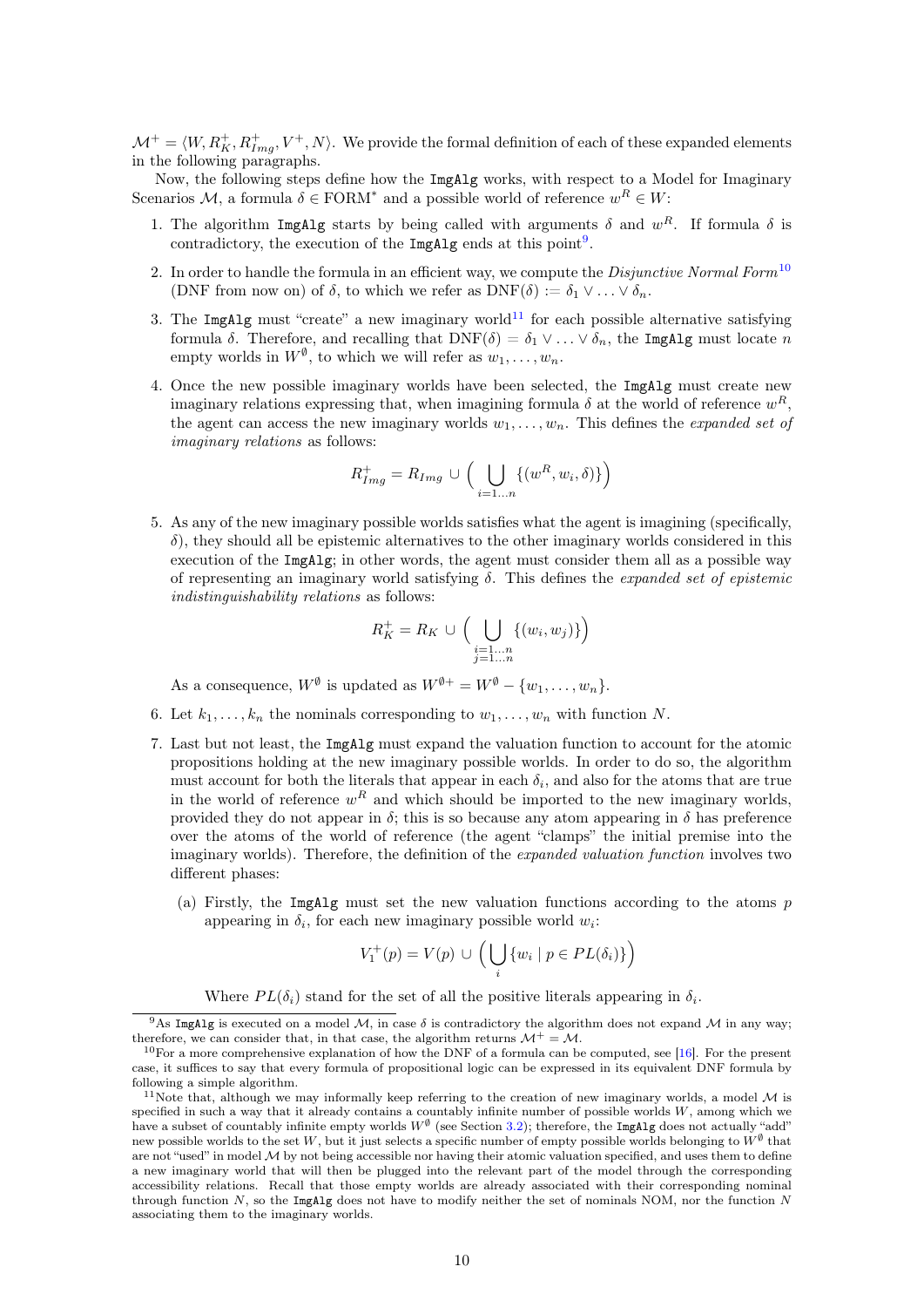(b) Then, it must import all the atoms that are true at the world of reference  $w^R$ , provided they do not appear in  $\delta_i$ , for each new imaginary possible world  $w_i$ :

$$
V^+(p) = V_1^+(p) \cup \left( \bigcup_i \{w_i \mid w^R \in V_1(p) \text{ and } p \notin NL(\delta_i) \} \right)
$$

Where  $NL(\delta_i)$  stand for the set of all the negative literals appearing in  $\delta_i$ .

8. The ImgAlg has finished its execution: a new set of imaginary possible worlds satisfying  $\delta$  has been defined, these worlds are now accessible through the imagination relation  $R_{Img}^+$  from the world of reference  $w^R$ , and they are epistemically indistinguishable by the agent in the corresponding imaginary scenario.

The Imagination Algorithm has been formally defined as the ImgAlg, and it can now be executed to expand a model  $\mathcal{M}$  into a model  $\mathcal{M}^+$ , which includes a set of new imaginary possible worlds that were not accessible before, and that result from the agent performing an act of imagination with an initial premise  $\delta$ . In brief, what the ImgAlg does is to select a subset of empty worlds  $\{w_1,\ldots,w_n\} \subset W^{\emptyset}$ , which were not accessible before, nor had any atomic valuation specified, and makes them accessible through adding new relations in  $R_{Img}^+$  and  $R_K^+$  as required; besides, the ImgAlg adds these new worlds to the valuation function  $V$  as corresponds. Note that, once these worlds  $w_1, \ldots, w_n$  have been added to the accessibility relations and the valuation function, they will not longer belong to the subset of empty worlds  $W^{\emptyset}$ , as they would now be a "visible" part of the expanded model.

As it can be seen in the previous specification of the ImgAlg, the only restriction we put on the content of the act of imagination is that it can be expressed in the propositional fragment of our logic (that is, we require it to belong to FORM<sup>∗</sup> ), and we do not allow our agent to imagine contradictory premises. Aside from that, ImgAlg provides the required mechanisms to allow the agent to imagine whatever she wants to, and expands the model in consequence by adding new imaginary possible worlds.

#### An Example of an Act of Imagination

In the present section, we provide a brief example of how an execution of the ImgAlg works, given an initial Model for Imaginary Scenarios  $M$ . Before any execution of the ImgAlg (or, in other words, before performing any act of imagination), a Model for Imaginary Scenarios looks like a standard, single-agent epistemic model (in particular, the imagination relation  $R_{Imq}$  is empty, as no act of imagination is represented in there yet), like the one in Figure [5.](#page-10-0)



<span id="page-10-0"></span>Figure 5: The initial model  $M$ , before performing any act of imagination.

Now, our agent decides to perform an act of imagination with an initial premise  $\delta = (\neg p \lor \neg r) \rightarrow$  $((q \wedge \neg r) \vee \neg q)$ . Note that, although one of the existing possible worlds already satisfies this formula (specifically world v, by making  $p$  false in it), performing such act of imagination will create possibly many different possible worlds in which the formula  $(\neg p \lor \neg r) \rightarrow ((q \land \neg r) \lor \neg q)$  holds, even if they are not already considered as epistemically possible by the agent.

In the following lines we briefly go over what the ImgAlg does when computing the expanded model  $\mathcal{M}^+$ , which is the expanded version of  $\mathcal M$  in which there are some new imaginary possible worlds that are now accessible through relation  $R_{Imq}$ , and which satisfy the initial premise  $\delta$  used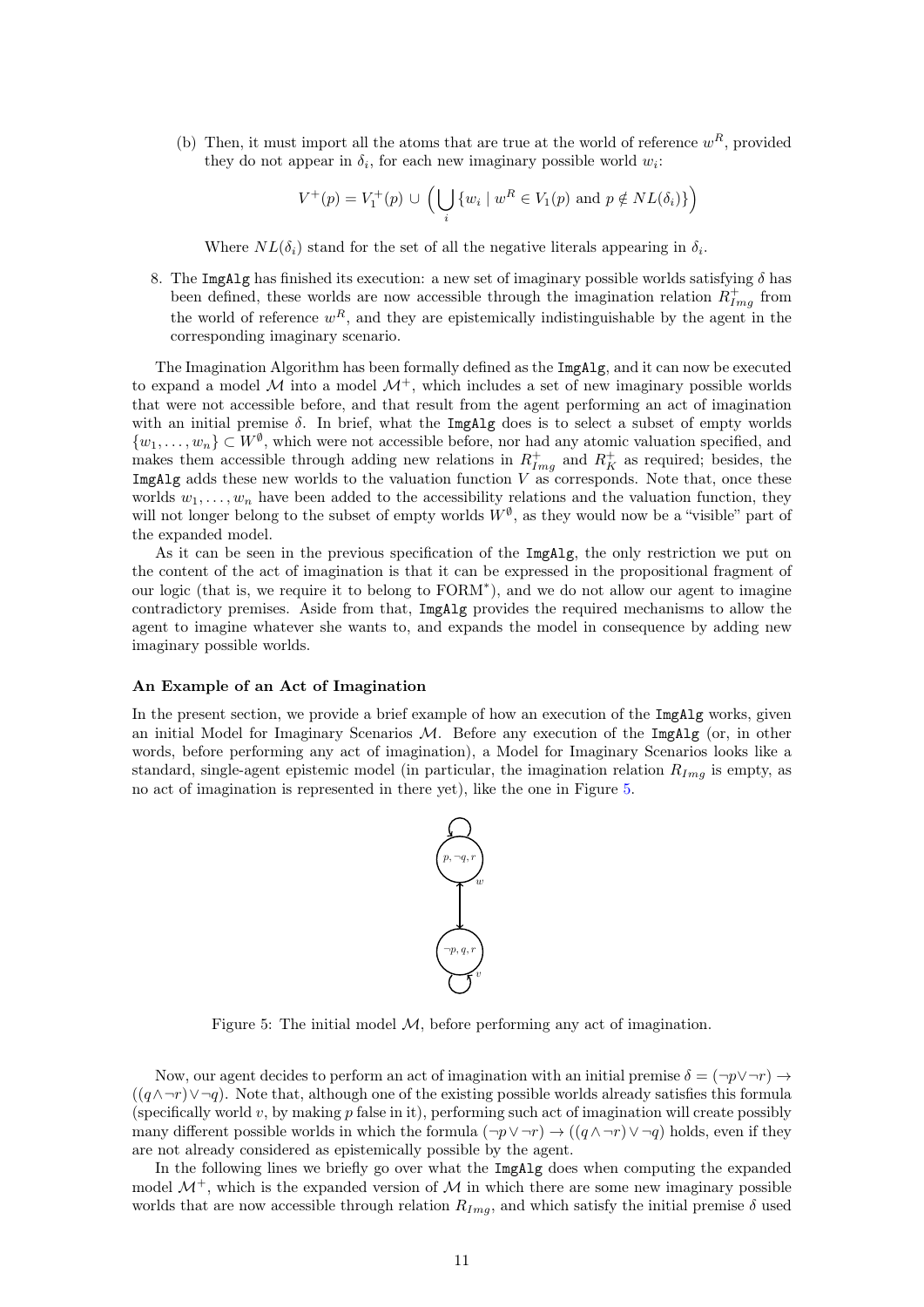by the agent to imagine those worlds. The final model can be seen in Figure [6,](#page-11-0) and this model is computed as follows:

- 1. To begin with, the ImgAlg checks whether  $\delta = (\neg p \lor \neg r) \rightarrow ((q \land \neg r) \lor \neg q)$  is contradictory; as it is not, the execution keeps moving forward.
- 2. The DNF of  $\delta$  is  $(p \wedge r) \vee (q \wedge \neg r) \vee \neg q$ ; as there are 3 different clauses in this DNF, the ImgAlg will look for 3 empty worlds  $\{w_1, w_2, w_3\} \subset W^{\emptyset}$ , which will represent the new imaginary worlds created as a result of the current act of imagination.
- 3. The ImgAlg must make these new worlds  $w_1, w_2$  and  $w_3$  accessible from the world of reference w, through imagining  $\delta = (\neg p \lor \neg r) \rightarrow ((q \land \neg r) \lor \neg q)$  and by expanding relation  $R_{Img}$  into  $R_{Img}^+$  by adding those new relations.
- 4. Now, as each new imaginary world  $w_1, w_2$  and  $w_3$  accounts for a different worlds where  $\delta$ holds, we consider them to be epistemically indistinguishable by the agent, in terms that each one of them satisfies what the agent wants to imagine. In order to do so, we must expand relation  $R_K$  into  $R_K^+$  by adding the required relations to make the relations between worlds  $w_1, w_2$  and  $w_3$  reflexive, symmetric and transitive, as required in this relation.
- 5. The ImgAlg must determine the atomic propositions holding at each new imaginary world. This is done in two different steps:
	- (a) Firstly, the algorithm must check each clause  $\delta_i$  in  $DNF(\delta)$  and determine the value of the atoms appearing in  $\delta_i$ , for each corresponding new imaginary world  $w_i$ . That is, in this example the algorithm must check  $(p \wedge r)$  for world  $w_1$ , then  $(q \wedge \neg r)$  for world  $w_2$ , and finally  $\neg q$  for world  $w_3$ . This determines which atomic propositions must be clamped at each new world.
	- (b) Then, the ImgAlg must check those atomic propositions holding at the world of reference  $w$  and, for each new imaginary world  $w_i$ , import those ones that do not appear in the corresponding clause  $\delta_i$ , as those would have priority over the new imported ones. In the current example, the algorithm must import  $p$  for world  $w_2$  and also  $p$  for world  $w_3$ . Note how negative atoms are implicitly "imported", when required, by being automatically false in the imaginary worlds where their positive version has not been clamped before.
- 7. The ImgAlg has finished its execution. Figure [6](#page-11-0) shows the expanded model  $\mathcal{M}^+$  that results from executing an act of imagination with an initial premise  $\delta = (\neg p \lor \neg r) \rightarrow ((q \land \neg r) \lor \neg q)$ at a world of reference  $w^R = w$  in a Model for Imaginary Scenarios M. For the sake of clarity, we highlight the clamped formulas in bold font, and we also represent the negated atomic formulas.



<span id="page-11-0"></span>Figure 6: The expanded model  $\mathcal{M}^+$  after an act of imagination.

## 3.4 Semantics

We evaluate a formula  $\varphi$  of the Logic of Imaginary Scenarios at a world  $w \in W$  of a model M as follows: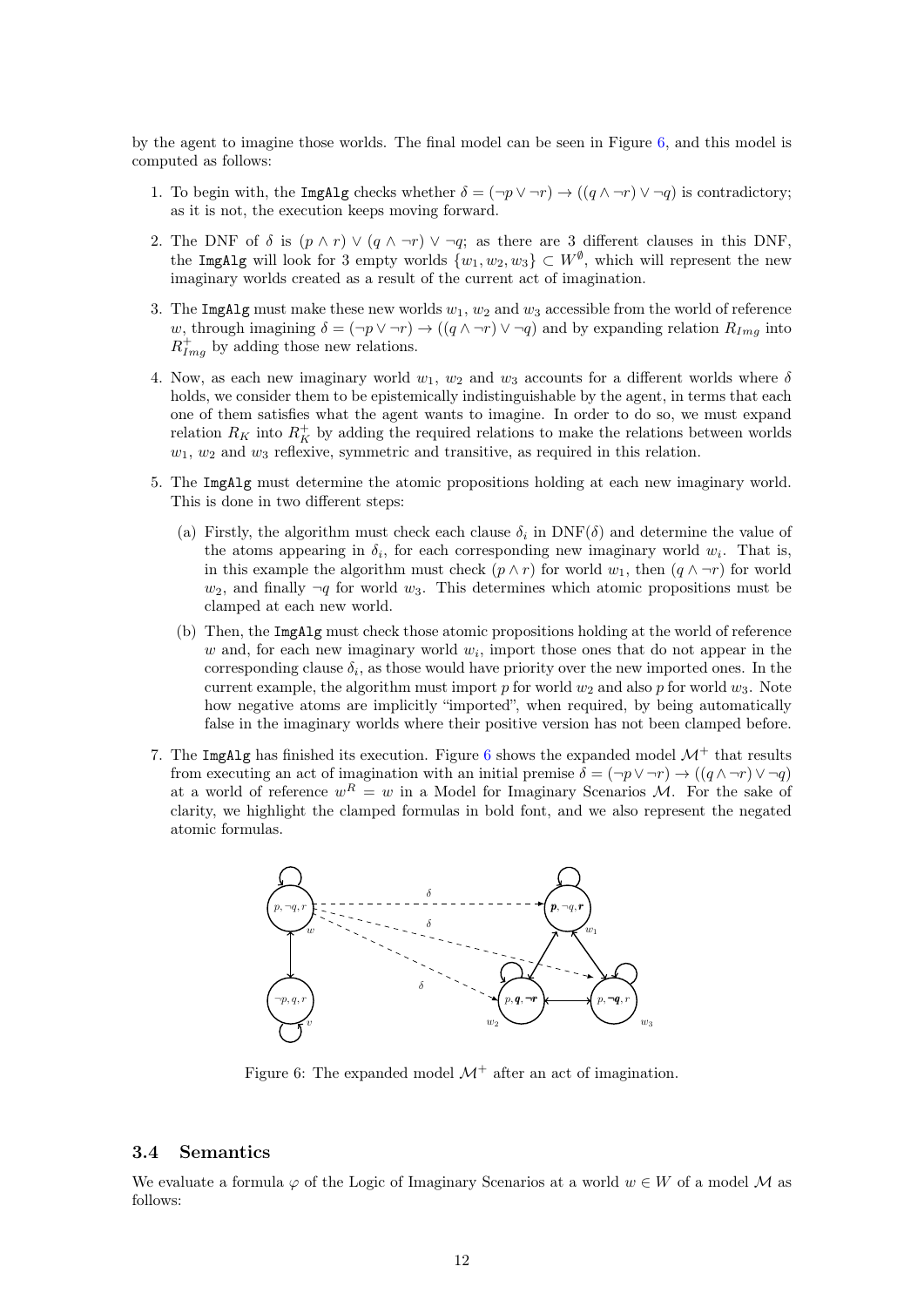**Definition 3.2.** We use symbol  $\models$ , which we call local consequence, and we write  $\mathcal{M}, w \models \varphi$  to express that  $\varphi$  is true at w in model M; conversely, we write  $M, w \nvDash \varphi$  to express that  $\varphi$  is not true at w in model M. Furthermore, we write  $\models \varphi$  to express that  $\varphi$  is true at every world of every model; i.e.,  $\varphi$  is a validity. Besides, we write  $\Gamma \models \varphi$  (for  $\Gamma$  being a set of formulas) if, for every model M and world w such that  $\mathcal{M}, w \models \Gamma$  (that is: every formula in  $\Gamma$  is true at world w of M), it is the case that  $\mathcal{M}, w \models \varphi$ . In other words: any model satisfying the set of formulas  $\Gamma$  would also satisfy formula  $\varphi$ . In this case, we say that  $\varphi$  is a semantic consequence of  $\Gamma$ .

We define  $\mathcal{M}, w \models \varphi$  by induction on the formation of the formula  $\varphi$  as follows (where "iff" stands for "if and only if"):

- 1.  $M, w \models i$  iff  $N(i) = w$  and, for every  $v \in W$ , if  $M, v \models i$ , then  $v = w$
- 2.  $\mathcal{M}, w \models p$  iff  $w \in V(p)$
- 3.  $M, w \models \neg \varphi$  iff  $M, w \not\models \varphi$
- 4.  $\mathcal{M}, w \models \varphi \land \psi$  iff  $\mathcal{M}, w \models \varphi$  and  $\mathcal{M}, w \models \psi$
- 5.  $M, w \models \varphi \lor \psi$  iff  $M, w \models \varphi$  or  $M, w \models \psi$
- 6.  $M, w \models \varphi \rightarrow \psi$  iff  $M, w \models \neg \varphi$  or  $M, w \models \psi$
- 7.  $M, w \models K\varphi$  iff for every world  $v \in W$  such that  $(w, v) \in R_K$ , it is the case that  $M, v \models \varphi$
- 8.  $M, w \models \mathbb{Q}_i \varphi$  iff there exists a world  $v \in W$  such that  $N(i) = v$  and  $M, v \models \varphi$
- 9.  $M, w \models \text{Img}(\delta)$  iff  $\delta$  is not contradictory,  $DNF(\delta) := (\delta_1 \vee \ldots \vee \delta_m)$ ,  $\text{ImgAlg}(\delta, w)$  has been executed and there are  $w_1, \ldots, w_m \in W$  different from w and such that, for  $l = 1, \ldots, m$  and  $r = 1, \ldots, m$ , the following holds:
	- $\bullet$   $(w, w_l, \delta) \in R_{Img}$
	- $\bullet$   $(w_l, w_r) \in R_K$
	- $w_l \in V(p)$  for all  $p \in PL(\delta_l)$
	- if  $w \in V(p)$  then  $w_l \in V(p)$  for all  $p \notin NL(\delta_l)$
- 10.  $\mathcal{M}, w \models \langle I(\delta)\rangle \varphi$  iff  $\mathcal{M}, w \models \text{Img}(\delta)$  and there is some  $v \in W$  such that  $(w, v, \delta) \in R_{Img}$  and  $\mathcal{M}, v \vDash \varphi$

It is worth devoting a few lines to clarifying how the dynamic operator  $\text{Img}(\delta)$  works. As we have already explained, this operator has the particularity of representing a voluntary action, performed by the agent, to imagine something  $(\delta,$  specifically). The aim of this operator, therefore, is to validate the call of the ImgAlg with parameters  $\delta$  and w (being w the world where the formula is evaluated and, thus, the world the agent takes as the reference to carry out such act of imagination). Providing satisfiability conditions for this operator, then, is intended to state the execution of a procedure that expands the model into its expanded version.

## <span id="page-12-0"></span>4 Soundness and Completeness

In the previous sections we have defined the language, semantics and the algorithm responsible for taking care of the way acts of imagination behave, when based on a single-agent epistemic setting. In this section, we provide a calculus for the Logic of Imaginary Scenarios, and we prove its soundness and completeness. Before digging deeper into the calculus, we define the notions of consequence following the standard approach:

## 4.1 Rules and Axioms

The following list contains the minimum set of rules and axioms needed for the calculus. Rules and axioms referring exclusively to the K operator are the usual ones and capture the properties of the relation  $R_K$  being reflexive, transitive and symmetric. Similarly, rules and axioms concerning the @ operator are the usual in hybrid logic (see [\[7\]](#page-21-8), for example). There are two rules and three axioms specifically added for our system.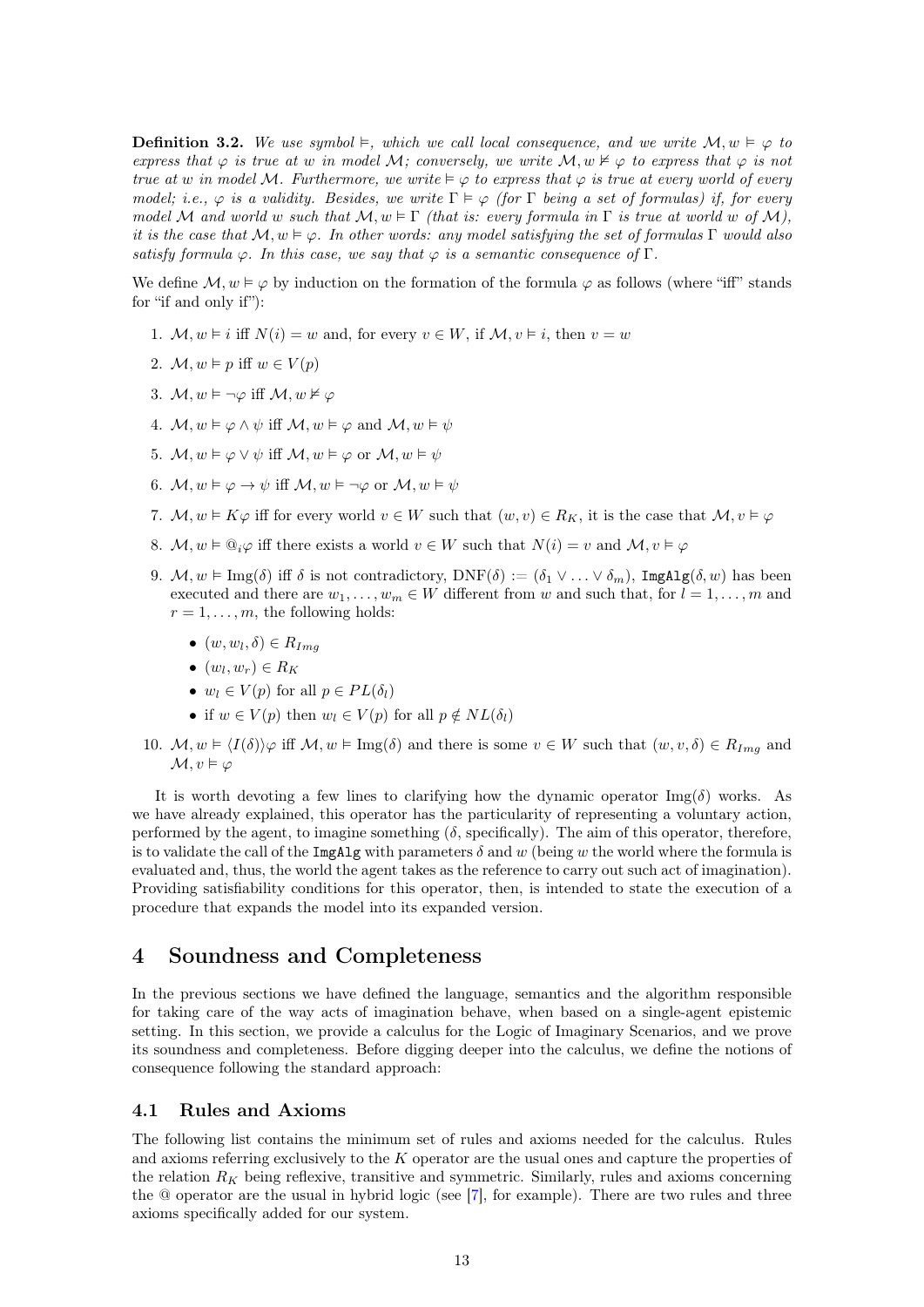#### Rules

- 1. Modus Ponens: If  $\vdash \varphi$  and  $\vdash \varphi \rightarrow \psi$ , then  $\vdash \psi$ .
- 2. Hybrid and Epistemic Rules
	- (a) **Gen**<sub> $\circ$ </sub>: If  $\vdash \varphi$ , then  $\vdash \mathbb{Q}, \varphi$ .
	- (b)  $\mathbf{Gen}_K$ : If  $\vdash \varphi$ , then  $\vdash K\varphi$ .
	- (c) **Name**: If  $\vdash \mathbb{Q}_i \varphi$  and i does not occur in  $\varphi$ , then  $\vdash \varphi$ .
	- (d) **Paste**<sub>M</sub> : If  $\vdash (\mathbb{Q}_i M_j \land \mathbb{Q}_j \varphi) \rightarrow \psi$  and  $j \neq i$  does not occur in  $\varphi$  and  $\psi$ , then  $\vdash @_{i}M\varphi \rightarrow \psi$
- <span id="page-13-5"></span><span id="page-13-0"></span>3. Imagination Rules
	- (a) **Paste**<sub>Img</sub>: If  $\delta \in FORM^*$ , with  $DNF(\delta) = \delta_1 \vee ... \vee \delta_m$  and  $k_1,...,k_m$  nominals different from i and not in  $\delta$  or  $\psi$ :  $\vdash$  (  $\land$  $\bigwedge_{l=1...m} \mathbb{Q}_i \langle I(\delta) \rangle k_l \big) \wedge \bigwedge_{l=1...}$  $_{l=1...m}$  $($   $\wedge$  $\bigwedge_{p\in PL(\delta_l)} @_{k_l}p)) \wedge (\bigwedge_{l=1...}$  $_{l=1...m}$  $($   $\wedge$  $\bigwedge_{p \notin NL(\delta_l)} (\mathbb{Q}_i p \to \mathbb{Q}_{k_l} p))) \to \psi$ implies  $\vdash \mathbb{Q}_i\text{Img}(\delta) \to \psi$
	- (b) **Paste**<sub>I</sub>: If  $\delta \in FORM^*$ , with  $DNF(\delta) = \delta_1 \vee ... \vee \delta_m$  and  $k_1, ..., k_m$  nominals different from i and not in  $\delta$ ,  $\varphi$  or  $\psi$ :  $\vdash$  (  $\land$  $\bigwedge_{l=1...m} \mathbb{Q}_i \langle I(\delta) \rangle k_l \rangle \wedge (\mathbb{Q}_{k_1} \varphi \vee \ldots \vee \mathbb{Q}_{k_m} \varphi) \rightarrow \psi \text{ implies } \vdash \mathbb{Q}_i \langle I(\delta) \rangle \varphi \rightarrow \psi$

### <span id="page-13-1"></span>Axioms

#### 1. Classical Tautologies

- 2. Epistemic Axioms
	- (a)  $\mathbf{K}_K: \vdash K(\varphi \to \psi) \to (K\varphi \to K\psi)$
	- (b) Reflexivity:  $\vdash K\varphi \to \varphi$
	- (c) Transitivity:  $\vdash K\varphi \rightarrow KK\varphi$
	- (d) **Symmetry**:  $\vdash \varphi \rightarrow KM \varphi$
- <span id="page-13-6"></span>3. Hybrid Axioms
	- (a)  $\mathbf{K}_{\odot}$ :  $\mathbb{Q}_i(\varphi \to \psi) \to (\mathbb{Q}_i \varphi \to \mathbb{Q}_i \psi)$
	- (b) **Selfdual**:  $\vdash @_{i}\varphi \leftrightarrow \neg @_{i}\neg \varphi$
	- (c) Ref:  $\vdash \mathbb{Q}_i i$
	- (d) **Agree**:  $\vdash \mathbb{Q}_i \mathbb{Q}_j \varphi \leftrightarrow \mathbb{Q}_j \varphi$
	- (e) Intro:  $\vdash i \rightarrow (\varphi \leftrightarrow @_{i}\varphi)$
	- (f) Back:  $\vdash M@_{i}\varphi \rightarrow @_{i}\varphi$
- <span id="page-13-3"></span><span id="page-13-2"></span>4. Imagination Axioms. If  $\delta \in FORM^*$ :
	- (a) Imaginary Possibilities:  $\vdash \langle I(\delta)\rangle i \wedge \langle I(\delta)\rangle j \rightarrow \mathbb{Q}_iM j$
	- (b) Imagination Bridge:  $\vdash \langle I(\delta)\rangle i \wedge @_{i}\varphi \rightarrow \langle I(\delta)\rangle \varphi$
	- (c) Voluntary Imagination  $\vdash \langle I(\delta)\rangle_{\mathcal{Q}} \rightarrow \text{Img}(\delta)$

<span id="page-13-4"></span>We introduce the usual concepts and definitions regarding deductions, and we end up by proving that the axioms of our system are sound.

**Definition 4.1.** A deduction of  $\varphi$  is a finite sequence  $\epsilon_1, \dots, \epsilon_n$  of well-formed formulas such that, for every  $1 \leq i \leq n-1$ , either  $\epsilon_i$  is an axiom or it is obtained from a previous formula in the sequence using the calculus rules, and  $\epsilon_n := \varphi$ .

If  $\Gamma \cup {\varphi}$  is a set of well-formed formulas of the language, a deduction of  $\varphi$  from  $\Gamma$ , written  $\Gamma \vdash \varphi$ , is a deduction  $\gamma_1 \wedge \cdots \wedge \gamma_n \to \varphi$ , where, for every  $1 \leq i \leq n$ ,  $\gamma_i \in \Gamma$ .

We write  $\vdash \varphi$  whenever we have  $\emptyset \vdash \varphi$ , and we will say that  $\varphi$  is a theorem of the calculus.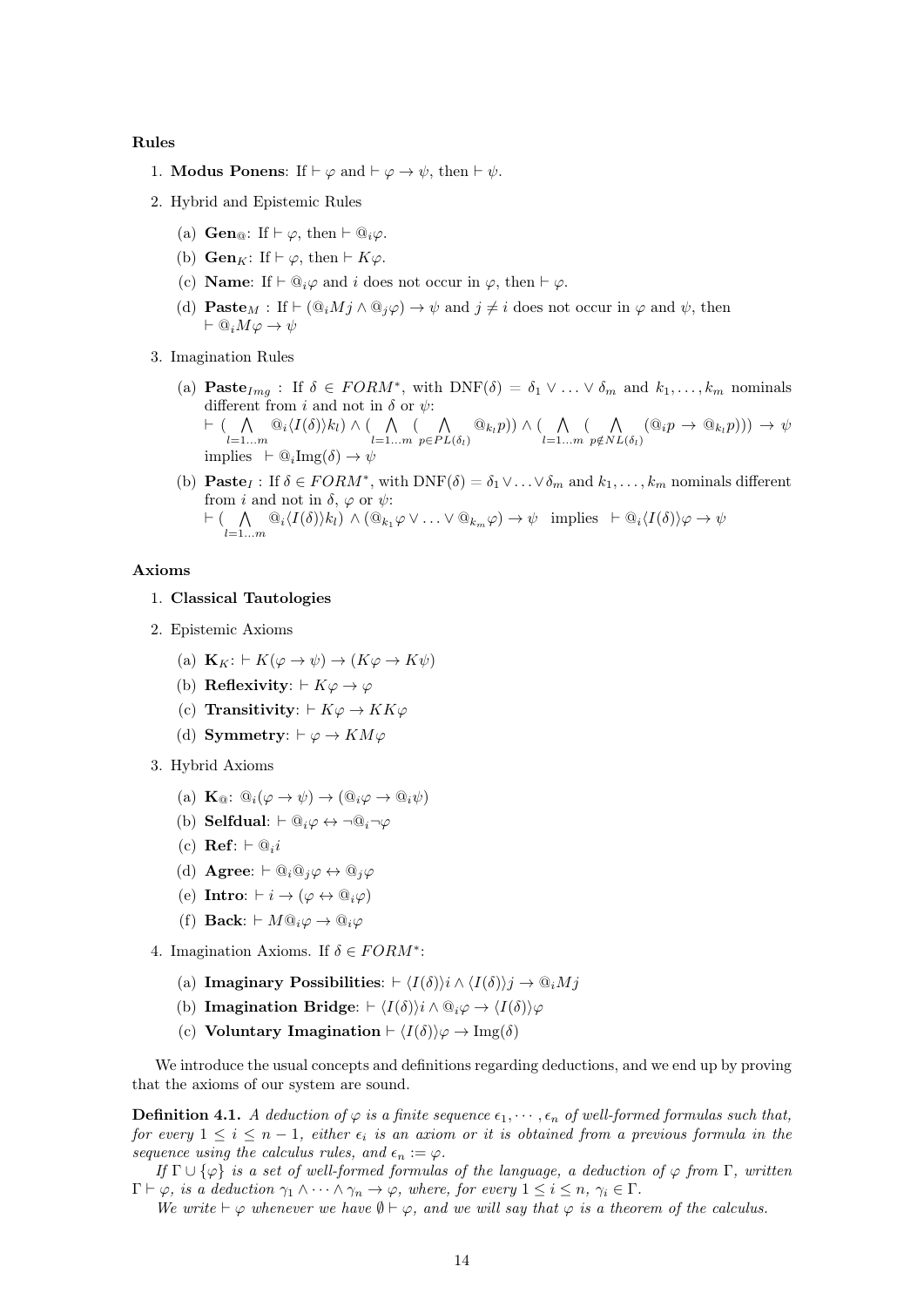**Theorem 4.2 (Soundness).** Let  $\varphi$  and  $\Gamma$  be (a set of) well-formed formulas of the language. The following statement holds:

$$
\Gamma \vdash \varphi \Rightarrow \Gamma \vDash \varphi
$$

Proof. Correctness of epistemic rules is proved as usual in epistemic logic; similarly, soundness of hybrid rules and axioms is proved as usual in hybrid logic, the same for rule Modus Ponens, which comes from classical logic. Therefore, in the following lines we only provide a sketch of the proofs for rules [3a](#page-13-0) and [3b,](#page-13-1) and axioms [4a,](#page-13-2) [4b](#page-13-3) and [4c.](#page-13-4)

1. Rule Paste<sub>Img</sub> [\(3a\)](#page-13-0). Take an arbitrary model M, an arbitrary world  $w \in W$ , and suppose that  $\delta$  is not contradictory, with  $\text{DNF}(\delta) := (\delta_1 \vee \ldots \vee \delta_m)$  and  $\mathcal{M}, w \models (\Box \bigwedge$  $\bigwedge_{l=1...m} @_{i}\langle I(\delta)\rangle k_{l} \big) \wedge$ 

 $($   $\wedge$  $_{l=1...m}$  $($   $\wedge$  $\bigwedge_{p\in PL(\delta_l)} \mathbb{Q}_{k_l} p)$ )  $\wedge$  ( $\bigwedge_{l=1...}$  $_{l=1...m}$  $($   $\wedge$  $\bigwedge_{p \notin NL(\delta_i)} (\mathbb{Q}_i p \to \mathbb{Q}_{k_l} p))) \to \psi$  for  $k_1, \ldots, k_m$  nominals different from i and not in  $\delta$  or  $\psi$ . Now, suppose that  $\mathcal{M}, w \vDash \mathbb{Q}_i\text{Img}(\delta)$ . Then  $\mathcal{M}, v \vDash \text{Img}(\delta)$  for  $v = N(i)$ . By the definition of satisfiability and the fact that  $\text{ImgAlg}(\delta, v)$  has been executed we can prove that  $\mathcal{M}, w \models \psi$ .

- 2. Rule Paste<sub>I</sub> [\(3b](#page-13-1)). Take an arbitrary model M, an arbitrary world  $w \in W$ , and suppose that δ is not contradictory, with DNF(δ) :=  $(δ₁ ∨ ... ∨ δ<sub>m</sub>)$  and  $M, w \models$  (  $\land$  $\bigwedge_{l=1...m} @_{i}\langle I(\delta)\rangle k_{l}) \wedge (\mathbb{Q}_{k_{1}}\varphi \vee$ ...  $\vee \mathbb{Q}_{k_m}\varphi$   $\to \psi$ , for  $k_1, \ldots, k_m$  nominals different from i and not in  $\delta$  or  $\psi$ . Suppose, also, that  $M, w \vDash \mathbb{Q}_i \langle I(\delta) \rangle \varphi$ . Then  $M, u \vDash \langle I(\delta) \rangle \varphi$  for  $u = N(i)$ . This means that  $M, u \vDash \text{Img}(\delta)$ and we know that  $\text{ImgAlg}(\delta, u)$  has been executed. By using the definition of satisfiability we obtain  $\mathcal{M}, u \models (\overline{\wedge})$  $\bigwedge_{l=1...m} \widehat{\mathbb{Q}}_i \langle I(\delta) \rangle j_l$  and  $\mathcal{M}, u \models (\mathbb{Q}_{k_1} \varphi \vee \ldots \vee \mathbb{Q}_{k_m} \varphi)$ . And, thus, we obtain  $\mathcal{M}, w \models \psi$ , as we wanted to prove.
- 3. Axiom Imaginary Possibilities [\(4a\)](#page-13-2). Take an arbitrary model M, an arbitrary world  $w \in W$ , and suppose  $\mathcal{M}, w \models \langle I(\delta)\rangle i$  and  $\mathcal{M}, w \models \langle I(\delta)\rangle j$ . By the definition of interpretation we have that  $M, w \models \text{Img}(\delta)$  and there is  $v = N(i)$  and  $u = N(j)$  such that  $(w, v, \delta) \in R_{Imq}$  and  $(w, u, \delta) \in R_{Img}$ , and v and u have been created by execution of ImgAlg( $\delta, w$ ), and thus  $(v, u) \in R_K$ , wich means that  $\mathcal{M}, w \models \mathbb{Q}_i M_j$ .
- 4. Axiom Imagination Bridge [\(4b\)](#page-13-3). Take an arbitrary model M, an arbitrary world  $w \in W$ , and suppose  $\mathcal{M}, w \models \langle I(\delta)\rangle i \wedge \mathbb{Q}_i\varphi$ . Then,  $\mathcal{M}, w \models \langle I(\delta)\rangle i$  and  $\mathcal{M}, w \models \mathbb{Q}_i\varphi$ . Now, there is a world v such that  $N(i) = v$  such that  $(w, v, \delta) \in R_{Imq}$  and  $\mathcal{M}, v \vDash \varphi$ . Thus,  $\mathcal{M}, w \vDash \langle I(\delta) \rangle \varphi$ .
- 5. Axiom Voluntary Imagination [\(4c\)](#page-13-4). Take an arbitrary model  $\mathcal{M}$ , an arbitrary world  $w \in W$ , and suppose  $\mathcal{M}, w \models \langle I(\delta)\rangle \varphi$ . By definition of interpretation,  $\mathcal{M}, w \models \text{Img}(\delta)$ .

 $\Box$ 

In order to prove certain properties regarding the completeness of our system, we also need certain theorems of the calculus. Particularly, in the next pages we will be using the following theorems, which are taken from [\[1\]](#page-21-9). The proofs for these theorems also follow the ones in that work. The demonstrations are the usual ones in the propositional, epistemic and hybrid logics and we will omit them here.

<span id="page-14-0"></span>Theorem 4.3. The following holds.

- 1. Deduction theorem: If  $\Gamma \cup \{\varphi\} \vdash \psi$ , then  $\Gamma \vdash \varphi \rightarrow \psi$ .
- 2.  $\vdash \mathbb{Q}_i j \rightarrow \mathbb{Q}_i i$
- $3. \vdash @_{i}j \rightarrow (@_{i}\varphi \leftrightarrow @_{j}\varphi)$
- $4. \vdash \mathbb{Q}_i j \to (\mathbb{Q}_i k \to \mathbb{Q}_i k)$
- $5. \vdash @_{i}M j \wedge @_{i}\varphi \rightarrow @_{i}M\varphi$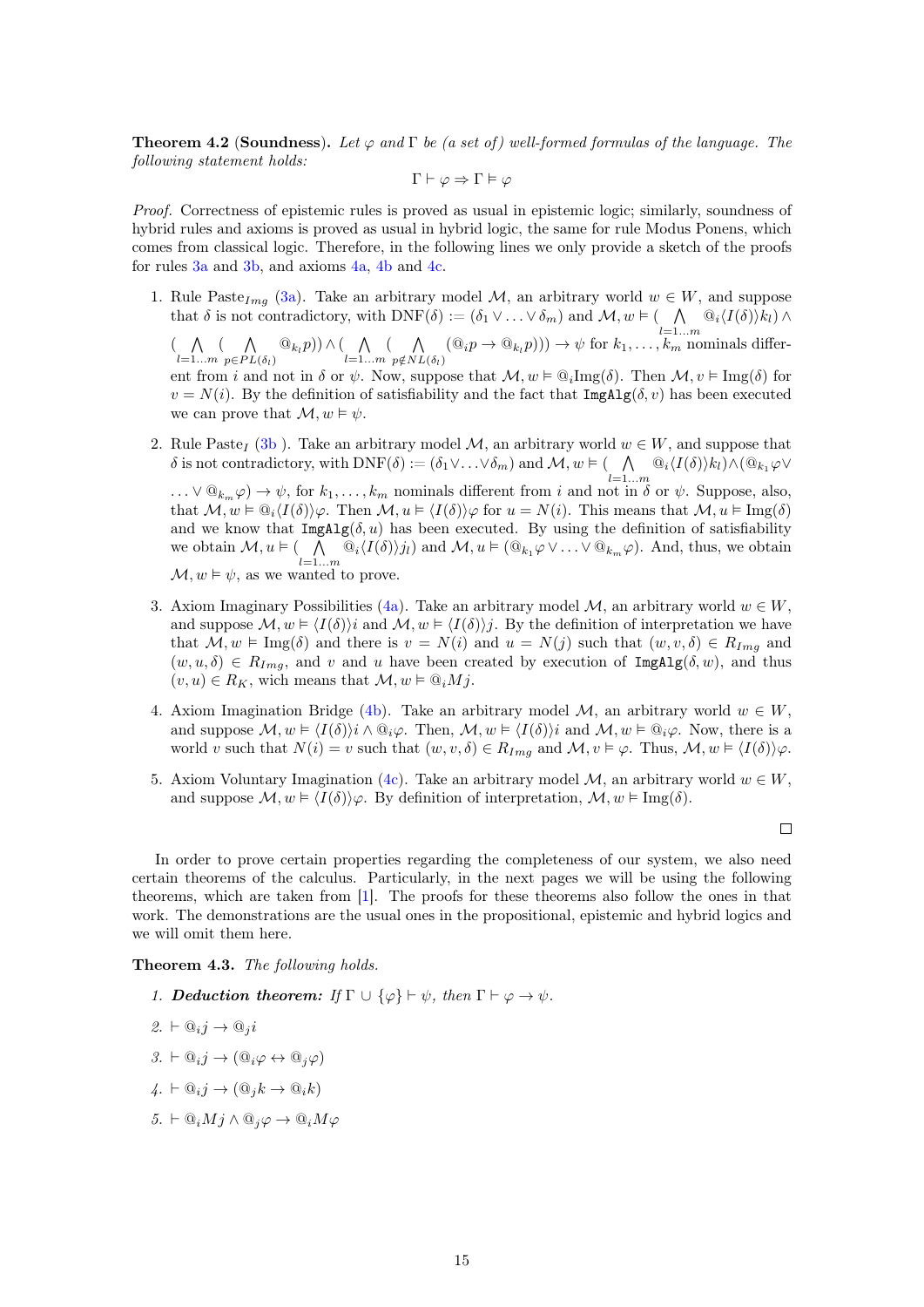### 4.2 Maximal consistency and saturation

In order to prove completeness of the logic, we first need to provide certain well-known definitions and theorems.

**Definition 4.4.** Let  $\Gamma$  be a set of well-formed formulas:

- Γ is contradictory if and only if  $\Gamma \vdash \bot$ .
- Γ is consistent if and only if  $\Gamma$  is not contradictory.
- Γ is a maximal consistent set if and only if Γ is consistent, and whenever  $\varphi$  is a formula such that  $\varphi \notin \Gamma$ , then  $\Gamma \cup \{\varphi\}$  is contradictory.

**Theorem 4.5 (Consistency).** Let  $\Gamma$  be a set of well-formed formulas. The following holds:

- If  $\Gamma$  is consistent and  $\Delta \subseteq \Gamma$ , then  $\Delta$  is consistent.
- If  $\Gamma$  is contradictory and  $\Gamma \subseteq \Delta$ , then  $\Delta$  is contradictory.
- Γ is consistent if and only if every finite subset of  $\Gamma$  is consistent.

**Theorem 4.6 (Maximal Consistency).** Let  $\Gamma$  be a maximally consistent set of formulas, and let  $\varphi, \psi$  be formulas. The following holds:

- $\Gamma \vdash \varphi$  if and only if  $\varphi \in \Gamma$ .
- If  $\vdash \varphi$ , then  $\varphi \in \Gamma$ .
- $\neg \varphi \in \Gamma$  if and only if  $\varphi \notin \Gamma$ .
- $\varphi \wedge \psi \in \Gamma$  if and only if  $\varphi \in \Gamma$  and  $\psi \in \Gamma$ .
- Either  $\varphi \in \Gamma$  or  $\neg \varphi \in \Gamma$ , but not both.

The following definition contains new concepts that will be fundamental in the completeness proof.

**Definition 4.7 (Saturation).** Let  $\Gamma$  be a set of well-formed formulas:

- 1. Γ is named if and only if at least one of its elements is a nominal  $i \in NOM$ .
- 2. Γ is M-saturated if and only if for all expressions  $\mathbb{Q}_i M \varphi \in \Gamma$  there is a nominal  $k \in NOM$ such that  $\mathbb{Q}_k M_j \in \Gamma$  and  $\mathbb{Q}_k \varphi \in \Gamma$ .
- 3. Γ is Img-saturated if and only if for all expressions  $\mathbb{Q}_i$ Img(δ)  $\in \Gamma$  (DNF(δ) =  $\delta_1 \vee \ldots \vee \delta_n$ ) there are new nominals  $k_1, \ldots, k_n \in NOM$  such that for all  $l = 1, \ldots, n$  and  $r = 1, \ldots, n$ :  $\mathbb{Q}_i \langle I(\delta) \rangle k_l \in \Gamma$ ,  $\mathbb{Q}_{k_l} p \in \Gamma$  for  $p \in PL(\delta_l)$ , and  $\mathbb{Q}_{k_l} p \in \Gamma$  if  $\mathbb{Q}_i p \in \Gamma$  for  $p \notin NL(\delta_l)$ .
- 4. Γ is I-saturated if and only if for all expressions  $\mathbb{Q}_i\langle I(\delta)\rangle\varphi\in\Gamma$  then  $\mathbb{Q}_iIm(q\delta)\in\Gamma$  and there is a nominal  $k \in NOM$  such that  $\mathbb{Q}_i\langle I(\delta)\rangle k \in \Gamma$  and  $\mathbb{Q}_k\varphi \in \Gamma$ .

We say that  $\Gamma$  is fully-saturated when it is  $M$ -, Img- and I-saturated.

#### 4.3 Completeness

**Theorem 4.8 (Completeness).** Let  $\varphi$  and  $\Gamma$  be (a set of) well-formed formulas of the language. The following claim holds:

$$
\Gamma \vDash \varphi \Rightarrow \Gamma \vdash \varphi
$$

Proof. The proof follows the well known Henkin-style proof of completeness It is a collorary of the Henkin Theorem [\(4.9\)](#page-15-0).  $\Box$ 

<span id="page-15-0"></span>**Theorem 4.9 (Henkin Theorem).** Let  $\Gamma$  be a set of well-formed formulas of the language. If  $\Gamma$ is consistent, then  $\Gamma$  has a model.

*Proof.* The proof is standard, and it is a corollary of the Lindenbaum Lemma  $(4.10)$  and the Truth Lemma [\(4.19\)](#page-18-1)  $\Box$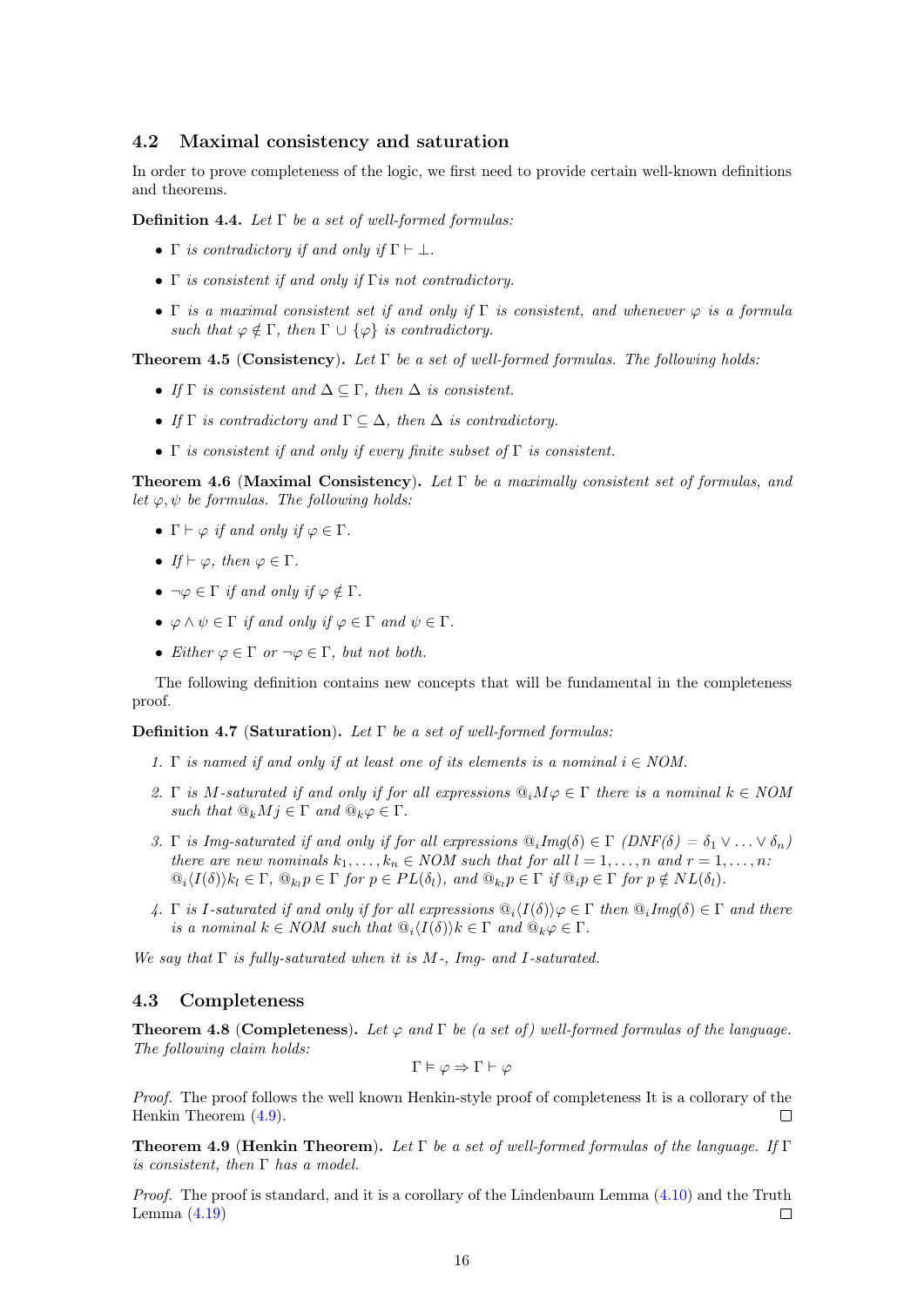<span id="page-16-0"></span>**Theorem 4.10 (Lindenbaum Lemma).** If  $\Gamma$  is any consistent set of formulas, there is an extension to a maximal consistent set Γ <sup>∗</sup> which is named, M-saturated, Img-saturated and Isaturated.

*Proof.* The first thing to do is to construct the set  $\Gamma^*$ .

**Definition 4.11.** Let  $\{k_n\}_{n\in\omega}$  be an enumeration of a countably infinite set of new nominals and  $\{\varphi_n\}_{n\in\omega}$  be an enumeration of all the well-formed formulas of the extended language. We require the enumeration of formulas to be sorted in such a way that every appearance of a formula  $\mathbb{Q}_i$ Img( $\delta$ ) must appear just before any appearance of any other formulas of the form  $\mathbb{Q}_i\langle I(\delta)\rangle\psi$  (for the same i and  $\delta$ ); moreover, we also require that every formula  $\mathbb{Q}_i$ Img( $\delta$ ) must appear after any other formula of the kind  $\mathbb{Q}_i\varphi$ , for  $\varphi$  not of the form  $\langle I(\gamma)\rangle\psi$  (for any  $\gamma \in FORM^*$  and  $\psi \in FORM$ ).

We shall define by induction a family  $\{\Gamma^n\}_{n\in\omega}$  of sets:

- $\Gamma^0 = \Gamma \cup \{i_0\}$ , with  $i_0$  the first new nominal.
- Now assume that  $\Gamma^n$  has been defined; to define  $\Gamma^{n+1}$  we distinguish five cases:
	- 1. If  $\Gamma^n \cup \{\varphi_n\}$  is inconsistent, then  $\Gamma^{n+1} = \Gamma^n$ .
	- 2. If  $\Gamma^n \cup {\varphi_n}$  is consistent and  $\varphi_n$  is not of the form  $\mathbb{Q}_i M \psi$ ,  $\mathbb{Q}_i Im g(\delta)$  or  $\mathbb{Q}_i \langle I(\delta) \rangle \psi$ , then  $\Gamma^{n+1} = \Gamma^n \cup {\varphi_n}.$
	- 3. If  $\Gamma^n \cup {\varphi_n}$  is consistent and  $\varphi_n := \mathbb{Q}_i M \psi$ , then  $\Gamma^{n+1} = \Gamma^n \cup {\varphi_n, \mathbb{Q}_i M k, \mathbb{Q}_k \psi}$ , with k the first new nominal not in  $\Gamma^n$  nor  $\varphi_n$ .
	- 4. If  $\Gamma^n \cup {\varphi_n}$  is consistent and  $\varphi_n := \mathbb{Q}_i Im g(\delta)$  (with  $\delta \neq \bot$ , and being  $DNF(\delta) =$  $\delta_1 \vee \ldots \vee \delta_m$ ), then  $\Gamma^{n+1} = \Gamma^n \cup {\varphi_n} \cup (\bigcup$  $\bigcup_{l=1...m} \{\mathbb{Q}_i \langle I(\delta) \rangle k_l \}$ ) ∪ ( $\bigcup_{l=1...}$  $\substack{l=1...m\\r=1...m}$  $\{\mathbb Q_{k_l}Mk_r\}\$  $($  U  $\bigcup_{l=1...m} \{\mathbb{Q}_{k_l} p \mid p \in PL(\delta_l)\})\cup \big(\bigcup_{l=1...}$  $\bigcup_{l=1...m} \{\mathbb{Q}_i p \to \mathbb{Q}_{k_l} p \mid p \notin NL(\delta_l)\}\)$ , with  $k_1, \ldots, k_m$ being the first new nominals not in  $\overline{\Gamma}^n$  nor in  $\varphi_n$ .
	- 5. If  $\Gamma^n \cup \{\varphi_n\}$  is consistent and  $\varphi_n := \mathbb{Q}_i \langle I(\delta) \rangle \psi$  (and  $\delta \neq \bot$ ), then  $\mathbb{Q}_i Im g(\delta) \in \Gamma^r$  for  $r \leq$ n (because, due to the ordering restriction we impose on the enumeration of formulas, it must appear before  $\varphi_n$ , in step r) and  $\Gamma^{n+1} = \Gamma^n \cup {\varphi_n} \cup {\varphi_{k_1} \psi \vee \ldots \vee \varphi_{k_m} \psi}$ , where  $k_1, \ldots, k_m$  are the new nominals added in step r as a result of adding  $\varphi_r := \mathbb{Q}_i Im g(\delta)$ .
- Let  $\Gamma^* = \bigcup_{n \in \omega} \Gamma^n$

Now we will prove tha  $\Gamma^*$  is a maximal consistent set, named, M-saturated, Img-saturated and I-saturated. We will proof this in three steps:

- 1. For every  $n \in \omega$ ,  $\Gamma^n$  is consistent. The proof is by induction
	- $\Gamma^0 = \Gamma \cup \{i_0\}$  is consistent, because if we suppose that  $\Gamma \cup \{i_0\}$  is inconsistent, then so  $\Gamma \cup \{i_0\} \vdash \bot$ . By using the deduction theorem and the Name rule we obtain a contradiction.
	- Assume  $\Gamma^n$  is consistent.  $\Gamma^{n+1}$  has to be of one of the following forms:
		- (i)  $\Gamma^{n+1} = \Gamma^n$ . In this case it is consistent by the induction hypothesis.
		- (ii)  $\Gamma^{n+1} = \Gamma^n \cup {\varphi_n}$ . In this case it is consistent by construction.

(iii)  $\Gamma^{n+1} = \Gamma^n \cup {\varphi_n, \mathbb{Q}_i M k, \mathbb{Q}_k \psi}$ , where  $\varphi_n := \mathbb{Q}_i M \psi$  and k the first new nominal not in  $\Gamma^n$  nor  $\varphi_n$ . We also know that  $\Gamma^n \cup {\varphi_n}$  is consistent.  $\Gamma^{n+1}$  must be consistent, because if we suppose that it is inconsistent, by using the deduction theorem and Paste<sub>M</sub> rule  $(2d)$  we obtain a contradiction.

(iv) 
$$
\Gamma^{n+1} = \Gamma^n \cup \{\varphi_n\} \cup (\bigcup_{l=1...m} {\omega_i \langle I(\delta) \rangle k_l} ) \cup (\bigcup_{l=1...m} {\omega_{k_l} M k_r} ) \cup (\bigcup_{l=1...m} {\omega_{k_l} p \mid p \in
$$
  
\n $PL(\delta_l) \})$ )  $\cup (\bigcup_{l=1...m} {\omega_{i} p \rightarrow \omega_{k_l} p \mid p \notin NL(\delta_l) } )$  (with  $DNF(\delta) = \delta_1 \vee ... \vee \delta_m$ ), where  
\n $\varphi_n := \omega_i Im(g(\delta)$  and  $k_1, ..., k_m$  are the first new nominals not in  $\Gamma^n$  nor in  $\varphi_n$ . We also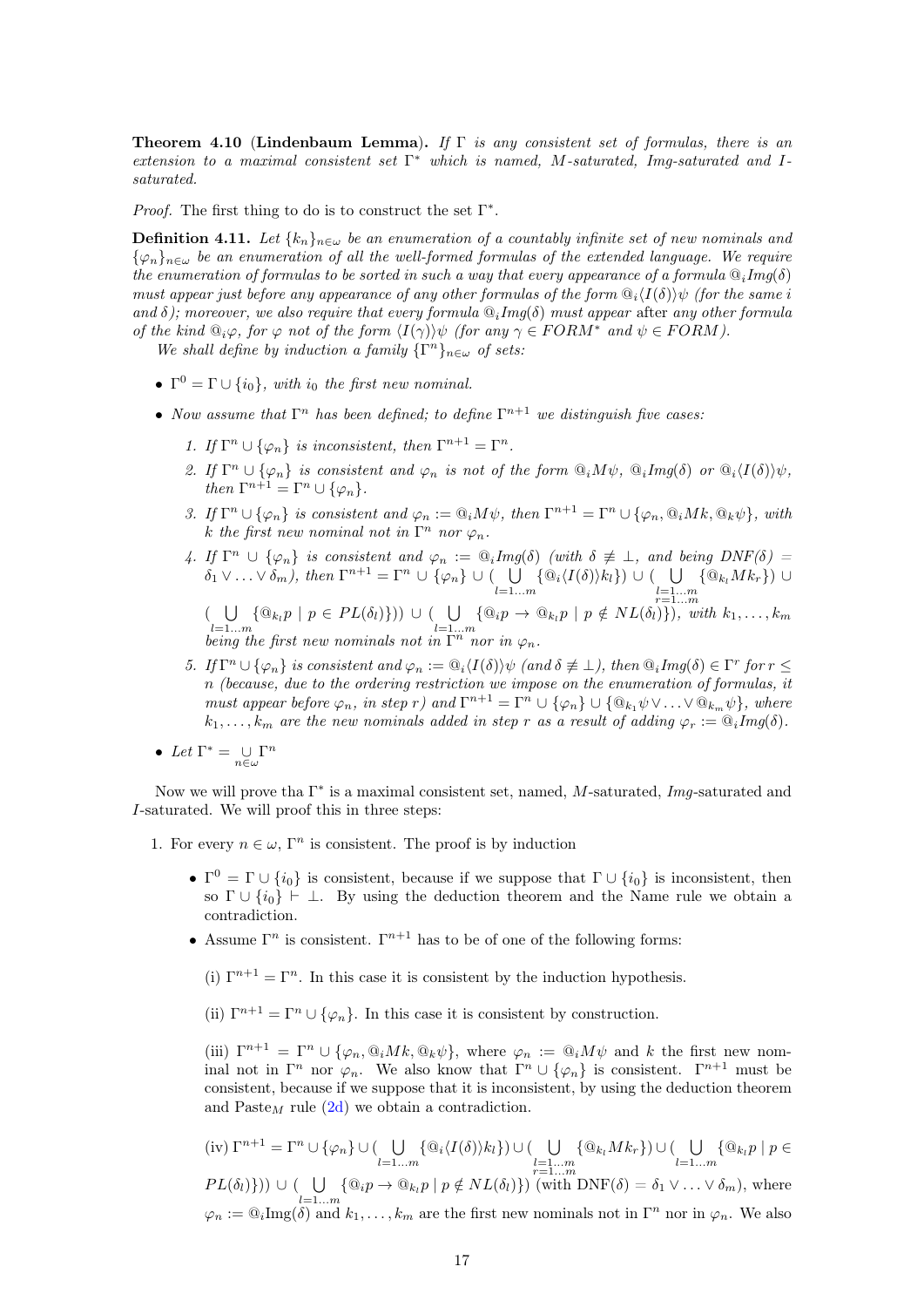know that  $\Gamma^n \cup \{\varphi_n\}$  is consistent.  $\Gamma^{n+1}$  must be consistent, because if we suppose that it is inconsistent, by using the deduction theorem and rule [3a](#page-13-0) we obtain a contradiction.

(v)  $\Gamma^{n+1} = \Gamma^n \cup {\varphi_n, \mathbb{Q}_{k_1} \psi \vee \ldots \vee \mathbb{Q}_{k_m} \psi}$ , where  $\varphi_n := \mathbb{Q}_i \langle I(\delta) \rangle \psi$ ,  $\delta$  is not contradictory, and  $k_1, \ldots, k_m$  are the new nominals added in step r (with  $\mathbb{Q}_i \text{Img}(\delta) \in \Gamma^r$  for  $r \leq n$ ). We have added the  $k_1, ..., k_m$  and the corresponding formulas in step r, and, in particular  $\bigcup \{ \mathbb{Q}_i \langle I(\delta) \rangle k_l \} \subset \Gamma^n$ .  $\Gamma^{n+1}$  is consistent because if we suppose that it is inconsistent,  $^{l=1...m}$  by using the deduction theorem and rule number [3b](#page-13-1) we will obtain a contradiction.

2. Γ ∗ is consistent. The proof follows the standard approach: by supposing that it is inconsistent, there will be an inconsistent subset of  $\Gamma^*$ , which is a contradition by the way  $\Gamma^*$  has been built.

3. Γ ∗ is named, M-saturated, Img-saturated and I-saturated by construction.

 $\Box$ 

Now, in order to obtain the Truth Lemma [\(4.19\)](#page-18-1), we need to build a *canonical model* for  $\Delta$ , a maximal consistent set of formulas which is named, M-saturated, Img-saturated and I-saturated. We start by defining an equivalence relation over the set of nominals NOM as follows:

**Definition 4.12.** Let  $\Delta$  be a maximal consistent, named and fully-saturated set. We define, for all i, j ∈ NOM, a binary relation  $\sim_{\Delta}$  as follows:

$$
i \sim_{\Delta} j
$$
 if and only if  $\mathbb{Q}_i j \in \Delta$ 

**Proposition 4.13.** The relation  $\sim_{\Delta}$  is an equivalence relation over NOM.

*Proof.* The proof is a consequence of  $\Delta$  being a maximal consistent set, axiom [3c](#page-13-6) and theorem [4.3.](#page-14-0)  $\Box$ 

We now define the equivalence class  $[i] = \{j \in \text{NOM} \mid i \sim \Delta j\}$ . We use this equivalence class to define two different accessibility relations as follows:

**Definition 4.14.** Let  $\Delta$  be a maximal consistent, named and fully-saturated set, and let [i] be the equivalence class of  $i \in NOM$ . We define an epistemic indistinguishability relation  $R_K^{\Delta}$  as:

$$
R_K^{\Delta} = \{ \langle [i], [j] \rangle \mid @_{i}M j \in \Delta \}
$$

**Proposition 4.15.**  $R_K^{\Delta}$  is well-defined.

Proof. We have to prove two different properties:

- 1. On the one hand, if  $i \sim_{\Delta} i'$  and  $\langle [i], [j] \rangle \in R_K^{\Delta}$ , then also  $\langle [i'], [j] \rangle \in R_K^{\Delta}$ . This is a consequence of  $\Delta$  being maximally consistent set and the definition of  $R_K^{\Delta}$ .
- 2. On the other hand, if  $j \sim_{\Delta} j'$  and  $\langle [i], [j] \rangle \in R_K^{\Delta}$ , then also  $\langle [i], [j'] \rangle \in R_K^{\Delta}$ . This is a consequence of  $\Delta$  being a maximally consistent set, the definition of  $R_K^{\Delta}$  and theorem [4.3.](#page-14-0)

**Definition 4.16.** Let  $\Delta$  be a maximal consistent, named and fully-saturated set, let [i], [j] be the equivalence classes of  $i, j \in NOM$  (respectively), and let  $\delta \in FORM^*$ . We define an imagination relation as follows:

$$
R_{Img}^{\Delta} = \{ \langle [i], [j], \delta \rangle \mid @_{i} \langle I(\delta) \rangle j \in \Delta \}
$$

for  $\delta \in FORM^*$ ,  $\delta$  not being contradictory (that is:  $\delta \not\equiv \bot$ ), and for  $i, j \in NOM$ .

**Proposition 4.17.**  $R_{Img}^{\Delta}$  is well defined.

*Proof.* Similarly, we must prove that  $R_{Img}^{\Delta}$  is well-defined. In this case, it is consequence of  $\Delta$ being a maximally consistent set, the definition of  $R_{Img}^{\Delta}$ , theorem [4.3](#page-14-0) and axiom [4b.](#page-13-3)

 $\Box$ 

 $\Box$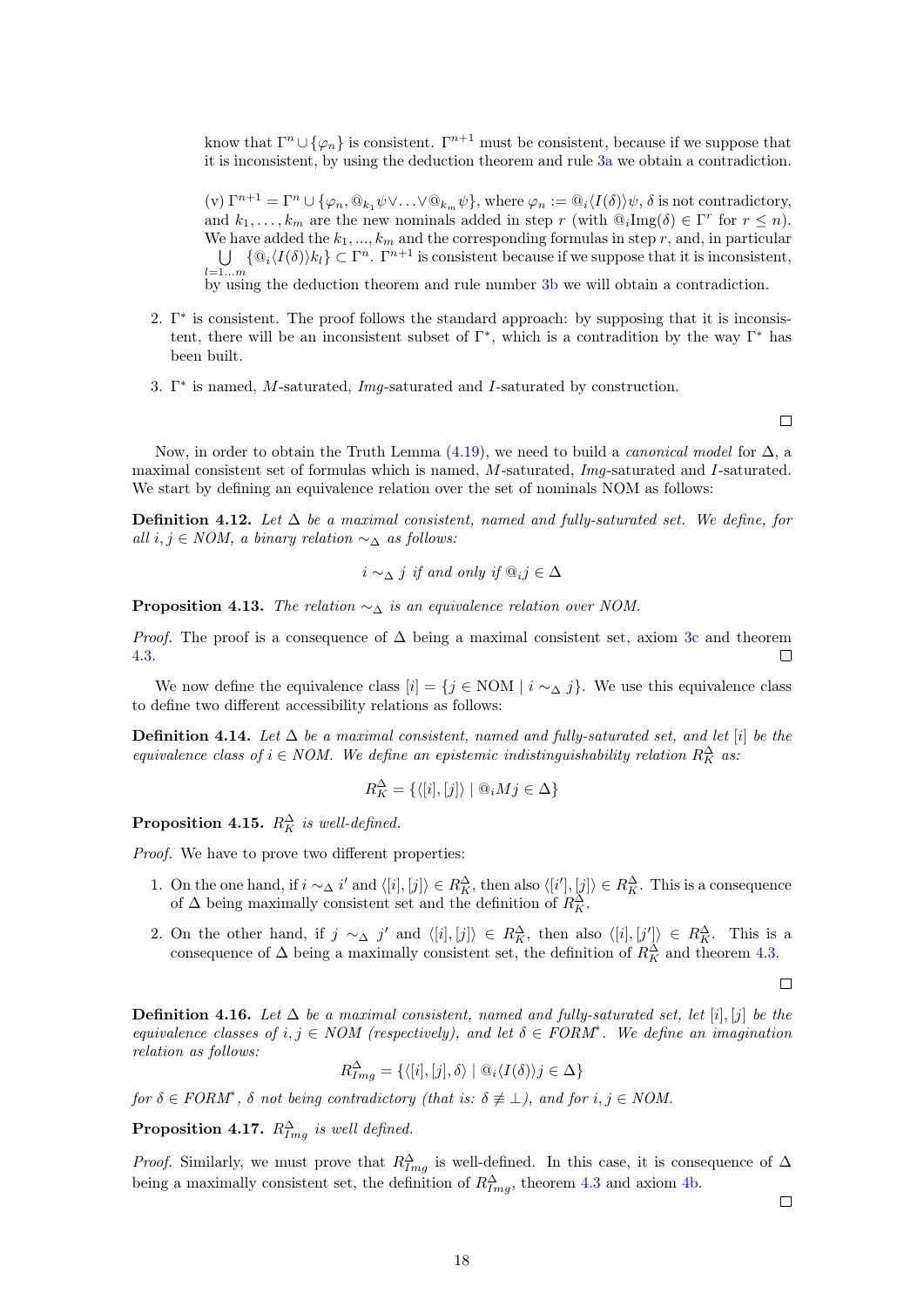**Definition 4.18.** Let  $\Delta$  be a maximal consistent, named and fully-saturated set. We define the canonical model of  $\Delta$ , called  $\mathcal{M}_{\Delta} = \langle W_{\Delta}, R_{K}^{\Delta}, R_{Img}^{\Delta}, V_{\Delta}, N_{\Delta} \rangle$  as follows (where [i], [j] are the equivalence classes of nominals  $\{i, j\} \subseteq NOM$ , where  $\delta \in FORM^*$  and  $p \in ATOM$ ):

- $W_{\Delta} = \{ [i] \mid i \text{ is a nominal} \}$
- $R_K^{\Delta} = \{ [i], [j] \mid \mathbb{Q}_i M j \in \Delta \}$
- $R_{Img}^{\Delta} = \{ \langle [i], [j], \delta \rangle \mid \mathcal{Q}_i \langle I(\delta) \in \Delta \}$
- $V_{\Delta}(p) = \{ [i] \in W_{\Delta} \mid \mathbb{Q}_i p \in \Delta \}$
- $N_{\Delta}(i) = \{ [i] \}$

 $\mathcal{M}_{\Delta}$  is well-defined and then we can enunciate and prove the Truh Lemma.

<span id="page-18-1"></span>**Lemma 4.19.** [Truth Lemma] For any maximal consistent, named and fully-saturated set  $\Delta$ , the following statement holds (where [i] is the equivalence class of  $i \in NOM$  and  $\varphi$  is a well-formed formula of the language):

$$
\mathcal{M}_{\Delta}, [i] \models \varphi \text{ if and only if } @_{i}\varphi \in \Delta
$$

*Proof.* We will prove this lemma by induction on the structure of  $\varphi$ . Since the proofs for the inductive cases  $\varphi := j$ ,  $\varphi := p \in \text{ATOM}$ ,  $\varphi := \neg \psi$  and  $\varphi := \psi_1 \wedge \psi_2$  are trivial, we will skip them and only sketch the remaining cases.

- 1.  $\varphi := M\psi$ : We want to prove that  $\mathcal{M}_{\Delta}$ ,  $[i] \models M\psi$  iff  $@iM\psi \in \Delta$ .
	- Suppose  $\mathcal{M}_{\Delta}$ ,  $[i] \models M\psi$ . Then there is a world  $[j]$  such that  $\langle [i], [j] \rangle \in R_K^{\Delta}$  and  $\mathcal{M}_{\Delta}$ ,  $[j] \models$  $\psi$ . Then,  $\mathbb{Q}_j \psi \in \Delta$  by the induction hypothesis. By the definition of  $R_K^{\Delta}$ , we also have that  $@iM \in \Delta$ . Then, by theorem [4.3](#page-14-0) it follows that  $\Delta \vdash @iM\psi$  which, being  $\Delta$  a maximal consistent set, implies that  $@i M\psi \in \Delta$ .
	- Suppose now that  $\mathbb{Q}_i M \psi \in \Delta$ . Then, by M-saturation, we have that  $\mathbb{Q}_i M j \in \Delta$  and  $\mathbb{Q}_j \psi \in \Delta$ , for some world-nominal j. By definition of  $R_K^{\Delta}$  this means that  $\langle [i], [j] \rangle \in R_K^{\Delta}$ and, by the induction hypothesis, we know that  $\mathcal{M}_{\Delta}$ ,  $[j] \models \psi$ . Therefore, it follows that  $\mathcal{M}_{\Delta}$ ,  $[i] \models M\psi$ .
- 2.  $\varphi := \text{Img}(\delta)$ : We want to prove that  $\mathcal{M}_{\Delta}$ ,  $[i] \models \text{Img}(\delta)$  iff  $\mathbb{Q}_i\text{Img}(\delta) \in \Delta$ .
	- Suppose that  $\mathcal{M}_{\Delta}$ ,  $[i] \models \text{Img}(\delta)$ . Then,  $\text{ImgAlg}(\delta, [i])$  has been executed and, being  $\delta \in FORM^*$  with  $DNF(\delta) = \delta_1 \vee ... \vee \delta_m$ , there are  $[k_1],..., [k_m]$  worlds such that  $([i], [k_l], \delta) \in R_{Img}^{\Delta}$ , for  $l = 1...m$ . And then, by the definition of the canonical model:  $\Delta \vdash (\quad \wedge$  $\bigwedge_{l=1...m} \mathbb{Q}_i \langle I(\delta) \rangle k_l$ . By Axiom [4c](#page-13-4) we obtain that  $\Delta \vdash \text{Img}(\delta)$ , and  $\mathbb{Q}_i \text{Img}(\delta) \in \Delta$ .
	- Suppose  $\mathbb{Q}_i \text{Img}(\delta) \in \Delta$  (DNF $(\delta) = \delta_1 \vee \ldots \vee \delta_n$ ). Since  $\Delta$  is *Img*-saturated, there are new nominals  $k_1, \ldots, k_n \in \text{NOM}$  such that for all  $l = 1, \ldots, n$  and  $r = 1, \ldots, n$ :  $\mathbb{Q}_i \langle I(\delta) \rangle k_l \in \Delta$ ,  $\mathbb{Q}_{k_l} p \in \Delta$  for  $p \in PL(\delta_l)$ , and  $\mathbb{Q}_{k_l} p \in \Delta$  if  $\mathbb{Q}_i p \in \Delta$  for  $p \notin NL(\delta_l)$ . By using the definition of the canonical model we get that  $\mathcal{M}_{\Delta}$ ,  $[i] \models \text{Img}(\delta)$ .

3.  $\varphi := \langle I(\delta)\rangle\varphi$ : We want to prove that  $\mathcal{M}_{\Delta}$ ,  $[i] \models \langle I(\delta)\rangle\varphi$  iff  $\mathbb{Q}_i\langle I(\delta)\rangle\varphi \in \Delta$ .

- L Suppose  $\mathcal{M}_{\Delta}$ ,  $[i] \models \langle I(\delta)\rangle\varphi$ . By definition, there is some [j] such that  $\langle [i], [j], \delta \rangle \in$  $R_{Img}^{\Delta}$ ,  $\mathcal{M}_{\Delta}$ ,  $[i] \models \langle I(\delta)\rangle j$  and  $\mathcal{M}_{\Delta}$ ,  $[j] \models \varphi$ . Since  $\Delta$  is maximal consistent,  $\Delta \vdash$  $\mathbb{Q}_i\langle I(\delta)\rangle_j \wedge \mathbb{Q}_j\varphi$  and, by axiom [4b,](#page-13-3) we get that  $\Delta \vdash \mathbb{Q}_i\langle I(\delta)\rangle\varphi$ , and so  $\mathbb{Q}_i\langle I(\delta)\rangle\varphi \in \Delta$ .
- <span id="page-18-0"></span>• Suppose now that  $\mathbb{Q}_i\langle I(\delta)\rangle\varphi\in\Delta$ . By the definition of *I*-saturated,  $\mathbb{Q}_i\text{Img}(\delta)\in\Delta$  and there is some  $j \in \text{NOM}$  such that  $\mathbb{Q}_i \langle I(\delta) \rangle j \in \Delta$  and  $\mathbb{Q}_j \varphi \in \Delta$ . Then  $\langle [i], [j], \delta \rangle \in R_{Img}^{\Delta}$ . By the induction hypothesis on  $\varphi$ ,  $\mathcal{M}_{\Delta}$ ,  $[j] \models \varphi$ , and then we get that  $\mathcal{M}_{\Delta}$ ,  $[i] \models \langle I(\delta) \rangle \varphi$ .

 $\Box$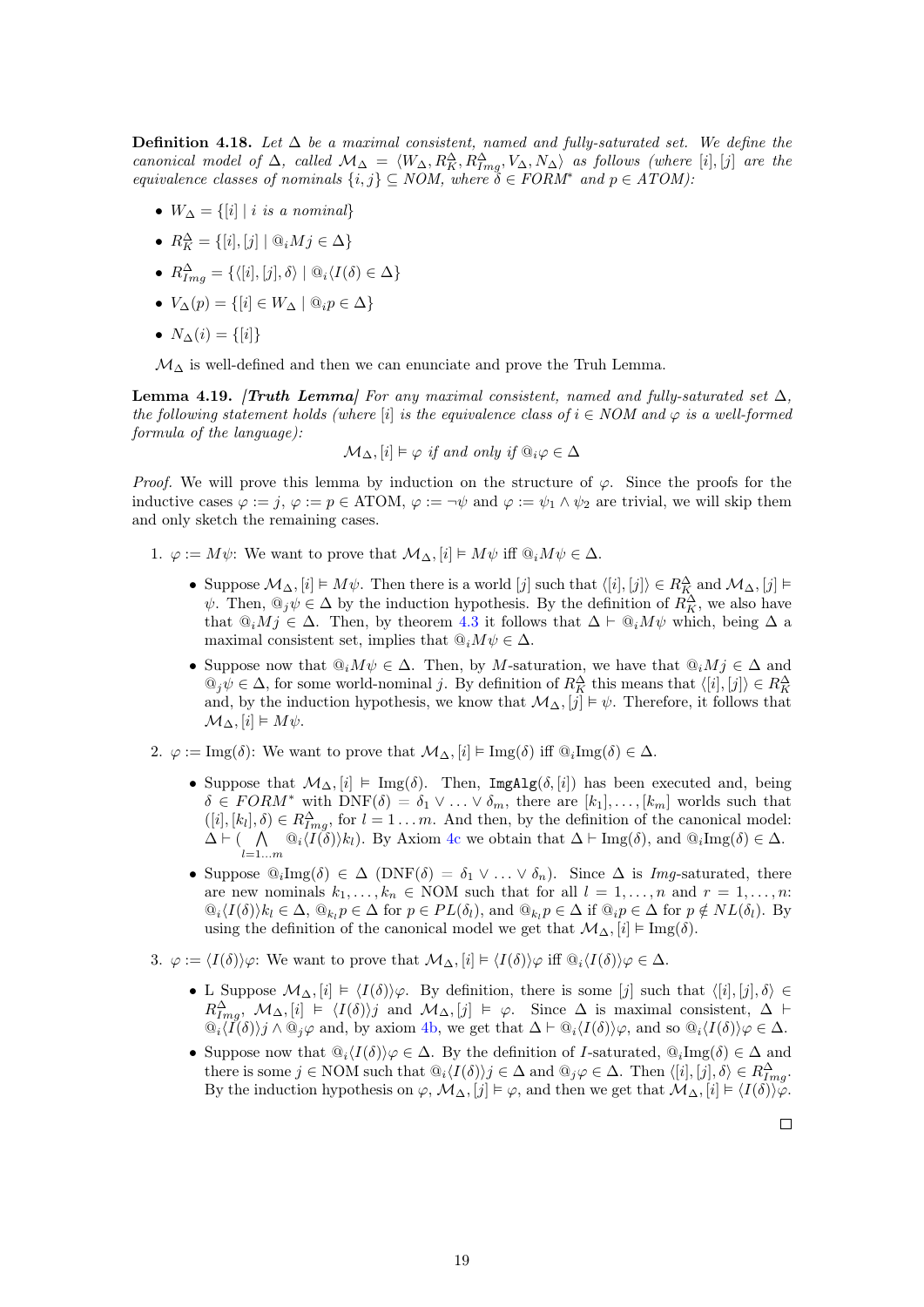## 5 Discussion

Although our approach is on the right track, it still has certain shortcomings that we would want to amend in a future version. One of the main ones is related to the way the agent imports information not directly specified by the initial premise. As seen in the theories reviewed in Section [2,](#page-1-1) an important feature of imagination is that most of the information developed in an imaginary scenario is based on reality-oriented rules and facts which, in turn, are believed or known to be true by the agent.

The first shortcoming, with respect to this, is that our formal system misses a way to account for the notion of "reality-oriented rules". We may argue that, once the initial premise is clamped into the new imaginary worlds, the ImgAlg looks into the world of reference and imports "realityoriented facts", being the atomic formulas that describe the state of affairs represented by the world of reference. Nevertheless, importing specific *facts* into the imaginary scenario is not the same as using *rules* to infer what else would be the case in there. Even though we provide an alternative interpretation of the dynamic mechanisms for imagination acts in [\[9\]](#page-21-6), that alternative approach neither takes into account the epistemic side of the picture, nor it is proved to be sound and complete.

The second shortcoming of our formal system is directly inherited from the fact that the singleagent epistemic logic we took to build our logic upon cannot, at least for now, represent beliefs in an explicit way. Even though we can interpret operator  $M$  as a weak form of belief, this interpretation lacks the kind of "preference ordering" which is often attributed to our beliefs, making some of them more plausible than others. Nevertheless, this is the stance we have taken in our proposal regarding the way we use the single-agent epistemic logic, and in order to bypass the lack of an explicit belief operator. By performing an act of imagination at a possible world  $w$ , the agent considers, in the resulting imaginary worlds, that her beliefs are those facts represented in world  $w$ . This, however, usually forces our agent to imagine more than she is supposed to, as she could end up importing atomic propositions that may not be known by her, but which are seen as known in the imaginary worlds; needless to say, this may do the trick as a first approach, but it is not as accurate as we would like it to be.

Therefore, the solution needed to overcome the issue regarding the mirroring effect would need two major changes in our logic:

- 1. Expand the system with a new operator  $B$  able to explicitly account for "believe" as a modal attitude with some preferred or believed worlds by the agent.
- 2. Update the third step of the ImgAlg: instead of going over the atomic propositions that are true at the world of reference, the algorithm would need to check, for each atomic proposition in the model, which ones are actually believed by the agent, and import only those.

There are many alternative ways to represent an agent's beliefs (see [\[17\]](#page-22-12)), but there are two approaches that are specially interesting for us: either to add a new binary relation to our current setting (as suggested in Chapter 7 of  $[17]$ ), or to use the so-called *plausibility models* (also in Chapter 7 of [\[17\]](#page-22-12), or in [\[3\]](#page-21-10)). Things are seldom as simple as they sound, however, and adding an explicit representation for beliefs in our system is not an exception. Let's briefly consider how our logic would behave if we added plausibility models to it.

Consider a brief example, as depicted in Figure [7.](#page-20-1) At the left side of the figure we have a plausibility model representing an agent who believes that  $w$  is the actual state of affairs, but who nevertheless also considers a different state of affairs  $v$  to be possible. As it can be seen in the figure, executing an act of imagination with initial content q at either w or v results, in the end, in the same imaginary world, as the agent always imports her beliefs from world  $w$ .

Therefore, we can see how, when using plausibility models or, in fact, any explicit representation for beliefs in our logical system, the world of reference would no longer matter, as the atomic formulas believed by the agent would always be those atoms holding at the same possible world, no matter what $12$ .

<span id="page-19-0"></span><sup>&</sup>lt;sup>12</sup>It can also be the case, in plausibility models, that we have not just a single top-world, but rather a set of various top-worlds, which the agent believes to be the case, but over which she has no preference. We will not unfold the technical details of how this case should work, but the ImgAlg would probably need to duplicate the same structure of top-worlds in the imagining to represent the fact that the agent's plausibility order over certain facts is not determined.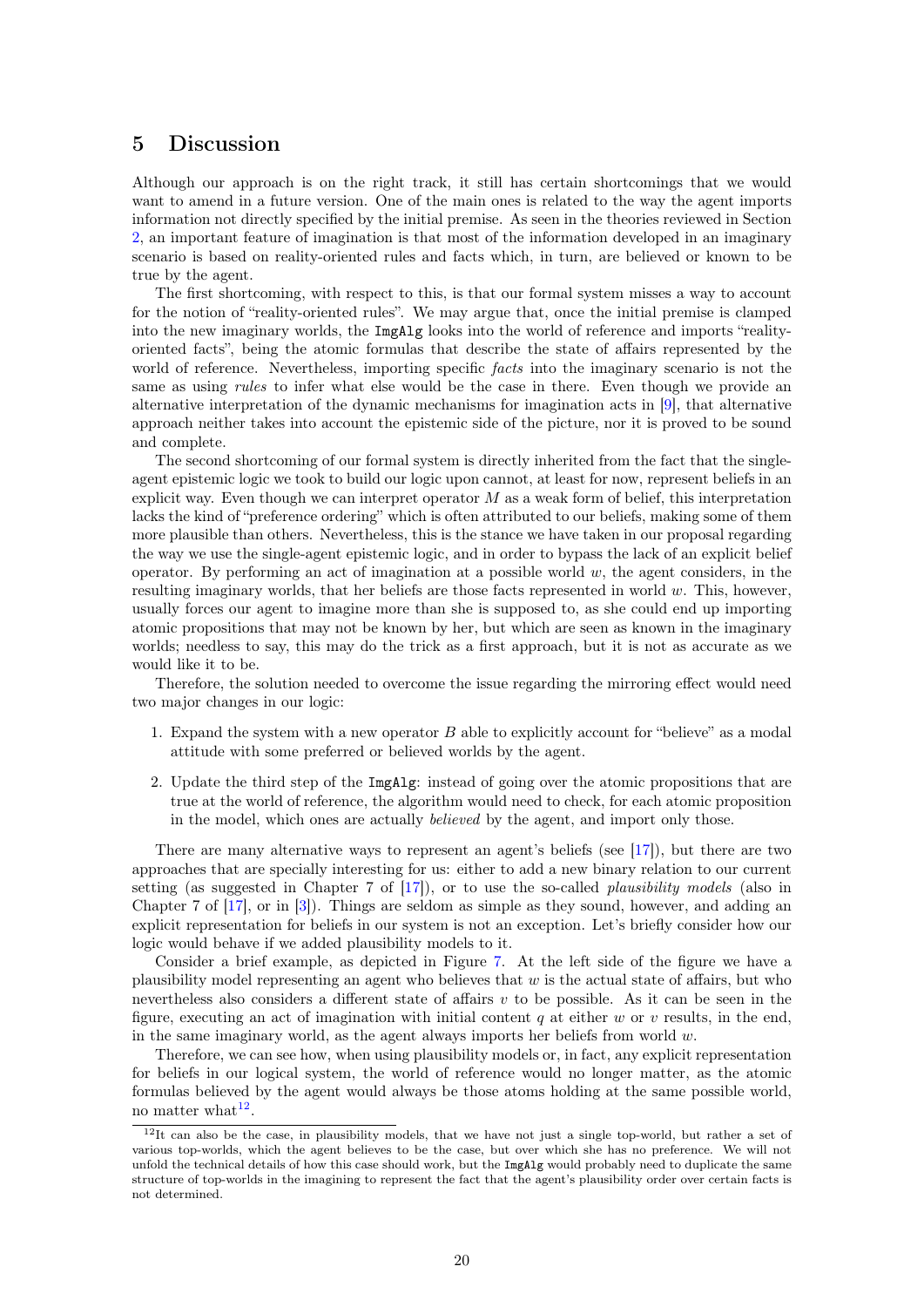

<span id="page-20-1"></span>Figure 7: The imported atoms come from the same world as before.

After considering this simple example, we ask ourselves: what would be the role of the world of reference, then, if our Logic of Imaginary Scenarios could account for an explicit representation of beliefs? Moreover, and if the agent's beliefs were always taken from the same real possible world, would the belief structure represented by the real possible worlds even matter, in our system? If the imported atomic formulas were always taken from the same real possible world, why would we even consider any real possible world different from the top-world?

Taking this into account, we argue that, although adding an explicit representation for beliefs is worth considering, our current approach to the Logic of Imaginary Scenarios, in which we have chosen to account for a weak form of beliefs, is, after all, an approach that gives us more flexibility, in terms of exploring the different acts of imagination the agent could perform. This is not to say that we could not include explicit beliefs as part of our system, but we have just shown that, in such cases, we would also need to come up with a way of avoiding a kind of "non-top-worldtrivialization" or, in other words, of avoiding that the presence of possible worlds that are not among the agent's explicit beliefs becomes trivial.

A concern that stems from this, however, is that there are cases in which the agent may end up importing more than she should —particularly, atomic formulas that are not known by the agent would still be imported by the way the ImgAlg works. Nevertheless, this concern could be alleviated if we reinterpret our reading of imagination acts as "the agent imagines  $\delta$  while considering that the actual state of affairs is represented by the world of reference  $w$ ". By allowing this reading, we implicitly require to our agent to commit to one of her believed worlds before imagining, but, at the same time, it provides enough flexibility as for the agent to explore how different believed worlds would accommodate a similar imaginary scenario.

## <span id="page-20-0"></span>6 Conclusions and Future Work

The main goal of the present work was to define a dynamic formal system to capture, through the execution of an algorithm that expands their formal models, how an agent creates new imaginary scenarios as a result of executing a voluntary act of imagination. The Logic of Imaginary Scenarios does that and models a single-agent setting able to handle the basics of epistemic logic, while adding the required structure to account for imagination acts. In particular, our system captures the so-called voluntary mode of the kind of imagination acts studied in the former theories by clamping the initial content  $\delta$  of the imagining as one of the arguments of the ImgAlg; furthermore, the involuntary mode is then captured by the way the algorithm imports atomic formulas left unspecified by  $\delta$ , while giving priority to the initial content. The way the algorithm expands the formal models allows this logic to be truly dynamic, in the sense that it allows the agent represented in it to imagine any  $\delta$  that fits the required form and expand the formal model accordingly. In this sense, the Logic of Imaginary Scenarios is on the right track, and provides a valuable step forward with respect to other existing formal systems which fail to capture the dynamic aspect of this mental attitude. Furthermore, our logic is sound and complete with respect to the relevant class of models, which provides a solid dynamic formal system for imaginary scenarios to build upon and further expand with even more nuanced features.

As we already hinted in Section [5,](#page-18-0) a natural line of future work is to expand our system in order to account for a more detailed representation for beliefs; as we have seen, though, this is not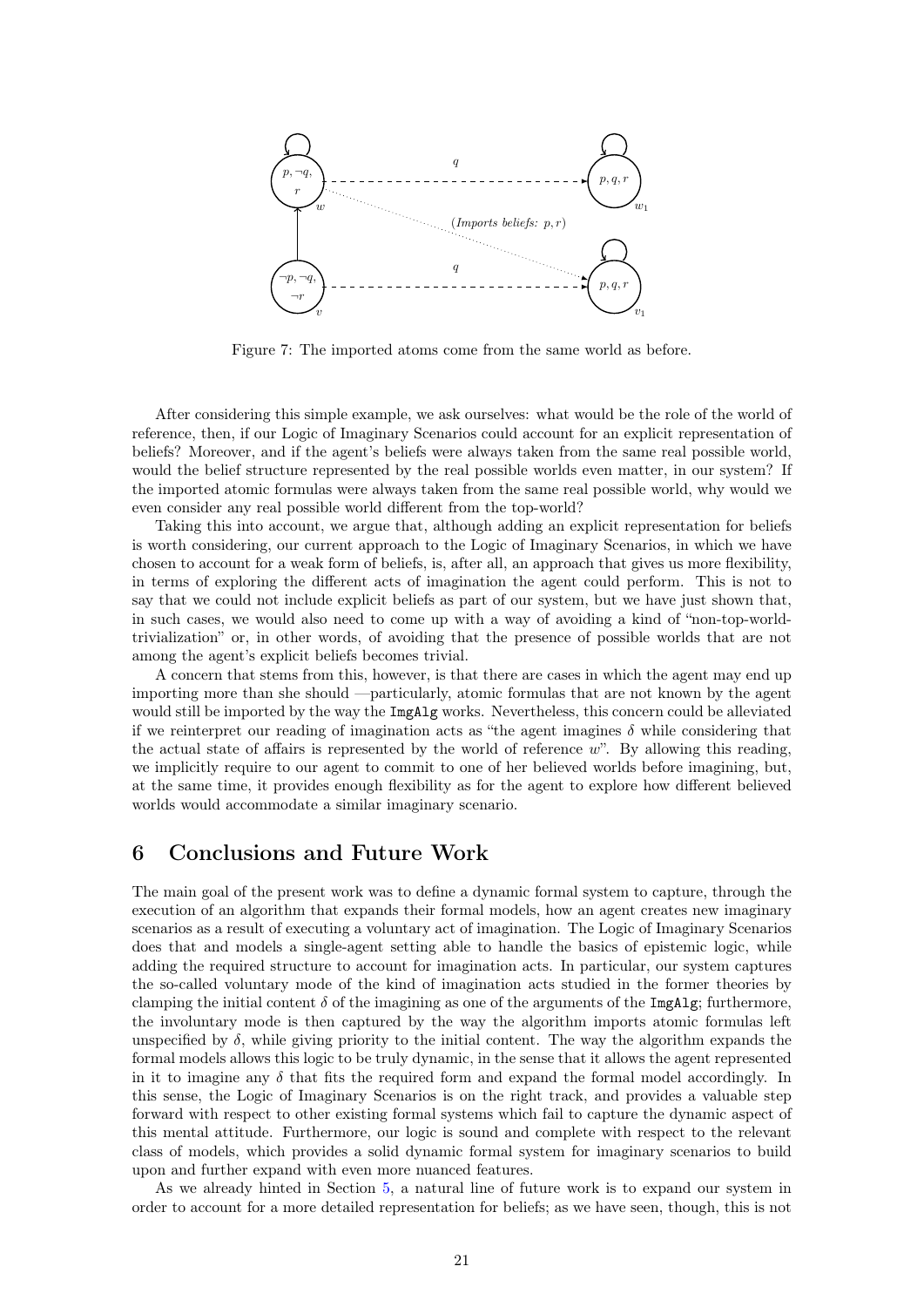devoid of challenges that will affect both the models and the Imagination Algorithm. Furthermore, it would be interesting to lift up the restriction on imagining only propositional formulas, thus allowing the agent to imagine something about her beliefs, for instance, or to allow for nested imagination acts. Both lines of future work would likely require quantification over nominals in order to deal not only with the content of specific worlds, but also with their relational structure. Additionally, considering paraconsistency and paracompleteness would allow to consider whether to import every known and believed facts into a new imaginary scenario, or only those that are somehow relevant with the initial content defining the imagining; still in this line, considering Berto's work on aboutness in [\[5\]](#page-21-4) could prove particularly useful.

## Funding

This work was supported by the European Commission FP7 [grant number 621403] (ERA Chair: Games Research Opportunities), by the Project "Hybrid Intensional Logic" [grant number FFI2013- 47126-P] given by the Spanish Ministerio de Economía y Competitividad (MINECO), the project 2018-2020: "Traducciones, lógicas combinadas, descripciones, lógica intensiva, teoría de tipos, lógica híbrida, identidad, lógica y educación" [grant number FFI2017-82554], given by the Spanish Ministerio de Ciencia, Innovación y Universidades (MICINN), and a doctoral grant from the Universitat Oberta de Catalunya (UOC).

## Acknowledgements

We would like to thank the two anonymous referees who provided useful remarks and insights on the first submitted version of our manuscript. Their comments have contributed to making the revised version clearer, more succint and understandable.

## References

- <span id="page-21-9"></span>[1] C. Areces, P. Blackburn, A. Huertas, and M. Manzano. Completeness in hybrid type theory. Journal of Philosophical Logic, 43:209–238, 2014.
- <span id="page-21-1"></span>[2] M. Balcerak-Jackson. On the epistemic value of imagining, supposing and conceiving. In A. Kind and P. Kung, editors, Knowledge Through Imagination, chapter 1, pages 41–60. OUP Oxford, 2016.
- <span id="page-21-10"></span>[3] A. Baltag and S. Smets. A qualitative theory of dynamic interactive belief revision. Logic and the foundations of game and decision theory (LOFT 7), 3:9–58, 2008.
- <span id="page-21-3"></span>[4] F. Berto. On conceiving the inconsistent. In Proceedings of the Aristotelian Society, volume 114, pages 103–121. Wiley Online Library, 2014.
- <span id="page-21-4"></span>[5] F. Berto. Aboutness in imagination. Philosophical Studies, 175(8):1871–1886, 2017.
- <span id="page-21-5"></span>[6] F. Berto. Impossible worlds and the logic of imagination. Erkenntnis, 82(6):1277–1297, 2017.
- <span id="page-21-8"></span>[7] P. Blackburn and T. B. Cate. Pure extensions, proof rules, and hybrid axiomatics. Studia Logica, 84(2):277–322, 2006.
- <span id="page-21-7"></span>[8] J. Casas-Roma, A. Huertas, and M. E. Rodríguez. Towards a shared frame for imaginative episodes. In Fourth Philosophy of Language and Mind Conference, 2017. 21st - 23rd September, Ruhr University Bochum (Oral communication).
- <span id="page-21-6"></span>[9] J. Casas-Roma, A. Huertas, and M. E. Rodríguez. The logic of imagination acts: A formal system for the dynamics of imaginary worlds. Erkenntnis, pages 1–29, 2019. https://doi.org/10.1007/s10670-019-00136-z.
- <span id="page-21-2"></span>[10] A. Costa-Leite. Logical properties of imagination. Abstracta, 6(1):103–116, 2010.
- <span id="page-21-0"></span>[11] G. Currie and I. Ravenscroft. Recreative Minds: Imagination in Philosophy and Psychology. Oxford University Press, 2002.